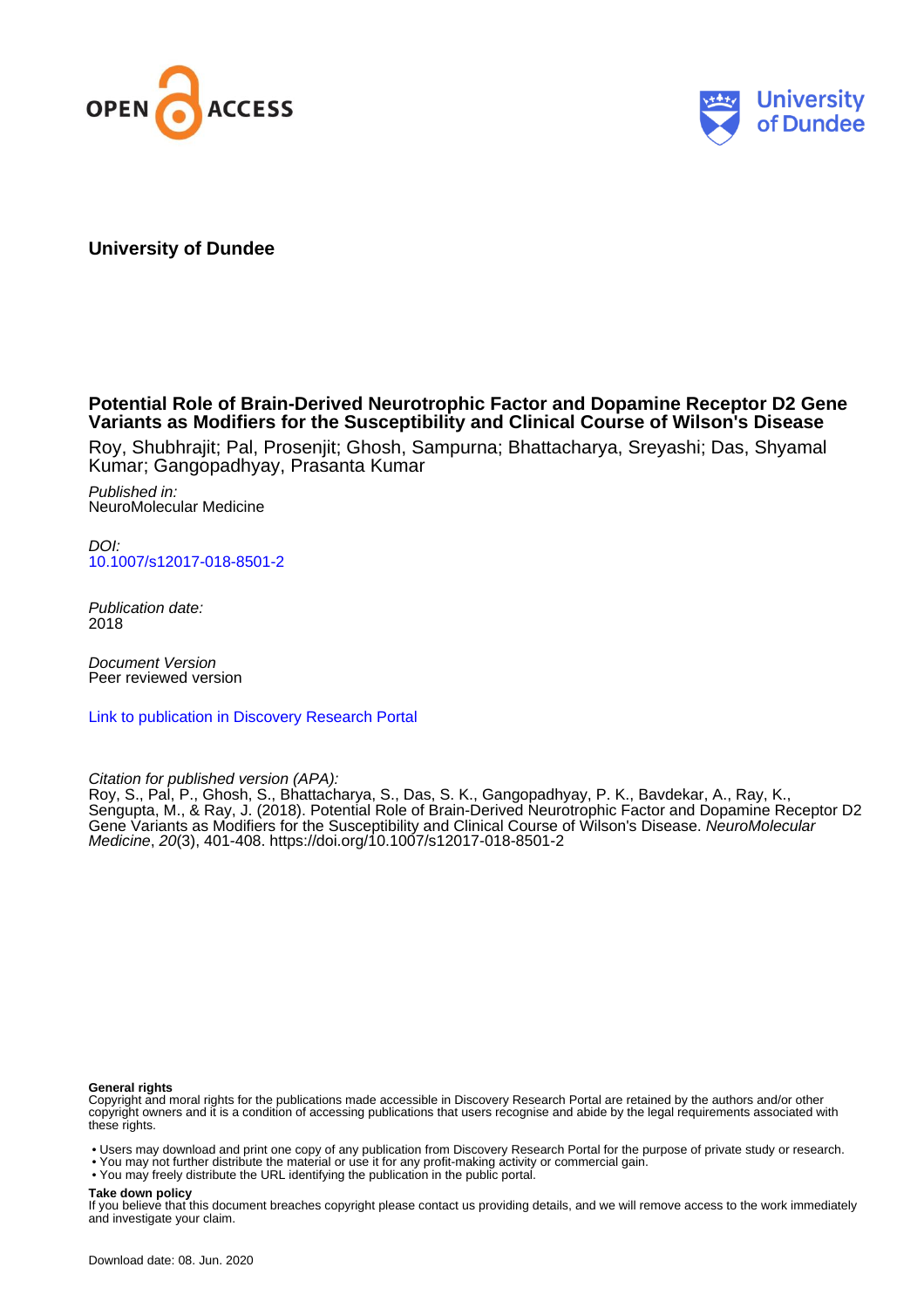Potential role of brain-derived neurotrophic factor and dopamine receptor D2 gene variants as modifiers for the susceptibility and clinical course of Wilson's disease

Shubhrajit Roy<sup>1</sup>, Prosenjit Pal<sup>1</sup>, Sampurna Ghosh<sup>2</sup>, Sreyashi Bhattacharya<sup>2</sup>, Shyamal Kumar Das<sup>3</sup>, Prasanta Kumar Gangopadhyay<sup>4</sup>, Ashish Bavdekar<sup>5</sup>, Kunal Ray<sup>6</sup>, Mainak Sengupta<sup>2</sup>, Jharna Ray<sup>1</sup>

<sup>1</sup>S. N. Pradhan Centre for Neurosciences, University of Calcutta, Kolkata;<sup>2</sup>Department of Genetics, University of Calcutta, Kolkata;<sup>3</sup>Bangur Institute of Neurosciences, Kolkata; <sup>4</sup>Calcutta National Medical College, Kolkata; <sup>5</sup>KEM Hospital, Pune; <sup>6</sup>Academy of Scientific and Innovative Research (AcSIR), New Delhi, India

Corresponding Authors

Prof. Jharna Ray S. N. Pradhan Centre for Neurosciences University of Calcutta 35,Ballygunge Circular Road Kolkata – 700019 West Bengal India E-mail ID: [jharnaray@gmail.com](mailto:jharnaray@gmail.com)

Dr.MainakSengupta\* Department of Genetics University of Calcutta 35,Ballygunge Circular Road Kolkata – 700019 West Bengal India E-mail ID: [sengupta.mainak@gmail.com](mailto:sengupta.mainak@gmail.com)

\*All correspondence with the Journal will be done by Dr.Mainak Sengupta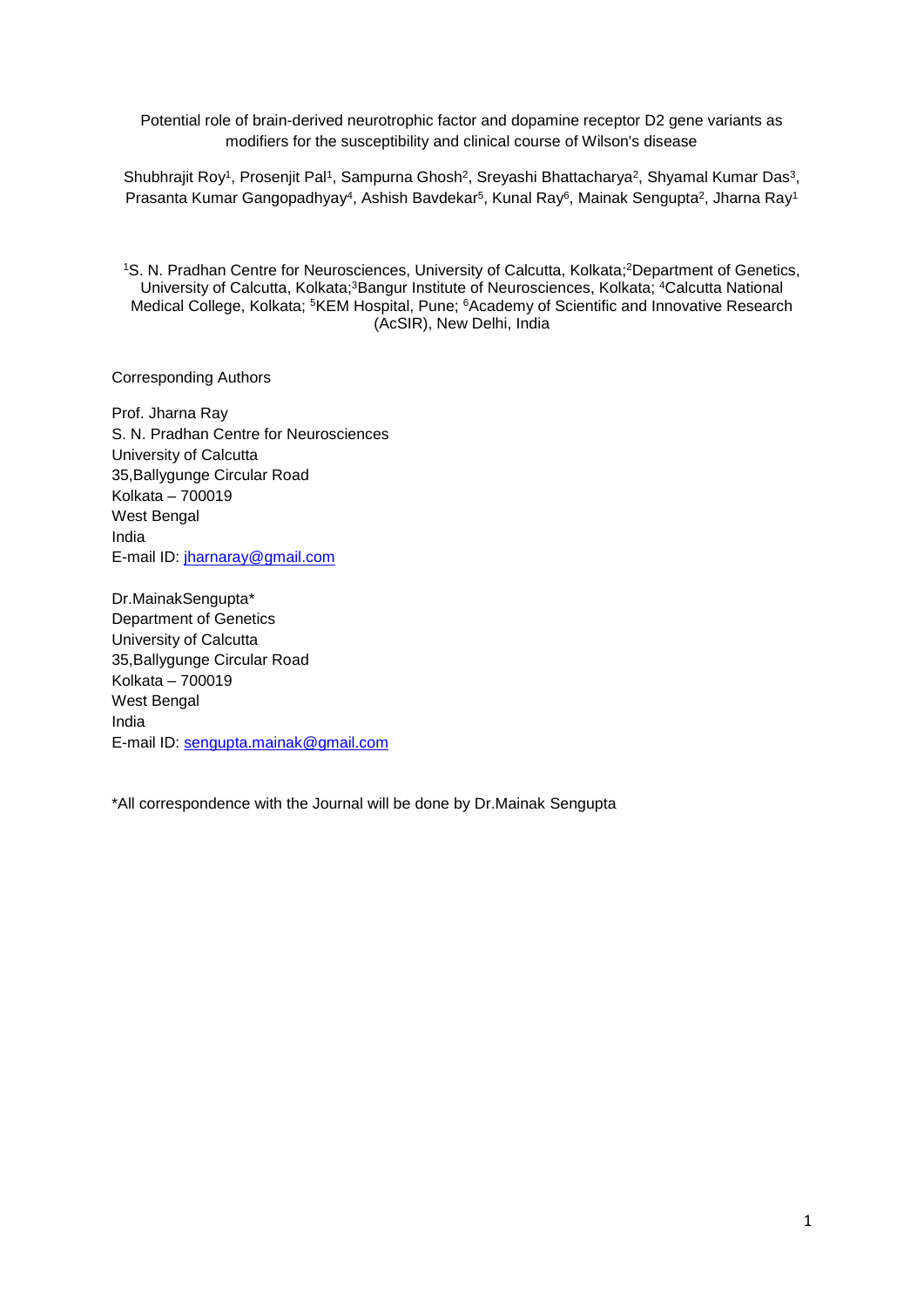#### Abstract:

Background: Wilson's disease (WD), an inborn error of copper metabolism caused by mutations in the ATPase copper transporting beta (*ATP7B*) gene, manifests variable age of onset and different degrees of hepatic and neurological disturbances. This complex phenotypical outcome of a classical monogenic disease can possibly be explained by modifier loci regulating the clinical course of the disease. The brain-derived neurotropic factor (BDNF), critical for the survival, morphogenesis and plasticity of the neurons, and the dopamine receptor D2 (DRD2), one of the most abundant dopamine receptors in the brain, have been highlighted in the pathophysiology of various neuropsychiatric diseases. This study aims to identify the potential association between *BDNF* and *DRD2* gene polymorphisms and WD and its clinical characteristics.

Methods: A total of 164 WD patients and 270 controls from India were included in this study. Two *BDNF* polymorphisms [p.Val66Met (c.G196A) and c.C270T] and the *DRD2* Taq1A (A2/A1 or C/T) polymorphism were examined for their association with WD and some of its clinical attributes, using polymerase chain reaction, restriction fragment length digestion and bidirectional sequencing.

Results: The C allele and CC genotype of *BDNF* C270T were significantly overrepresented among controls compared to WD patients. In addition, a significantly higher proportion of the allele coding for Val and the corresponding homozygous genotype of *BDNF* Val66Met polymorphism was found among WD patients with age of onset later than 10 years. Furthermore, the A1A1 genotype of *DRD2* Taq1A polymorphism was significantly more common among WD patients with rigidity.

Conclusion: Our data suggest that both *BDNF* and *DRD2* may act as potential modifiers of WD phenotype in the Indian context.

Key words: *BDNF*, *DRD2,* Wilson's disease, WD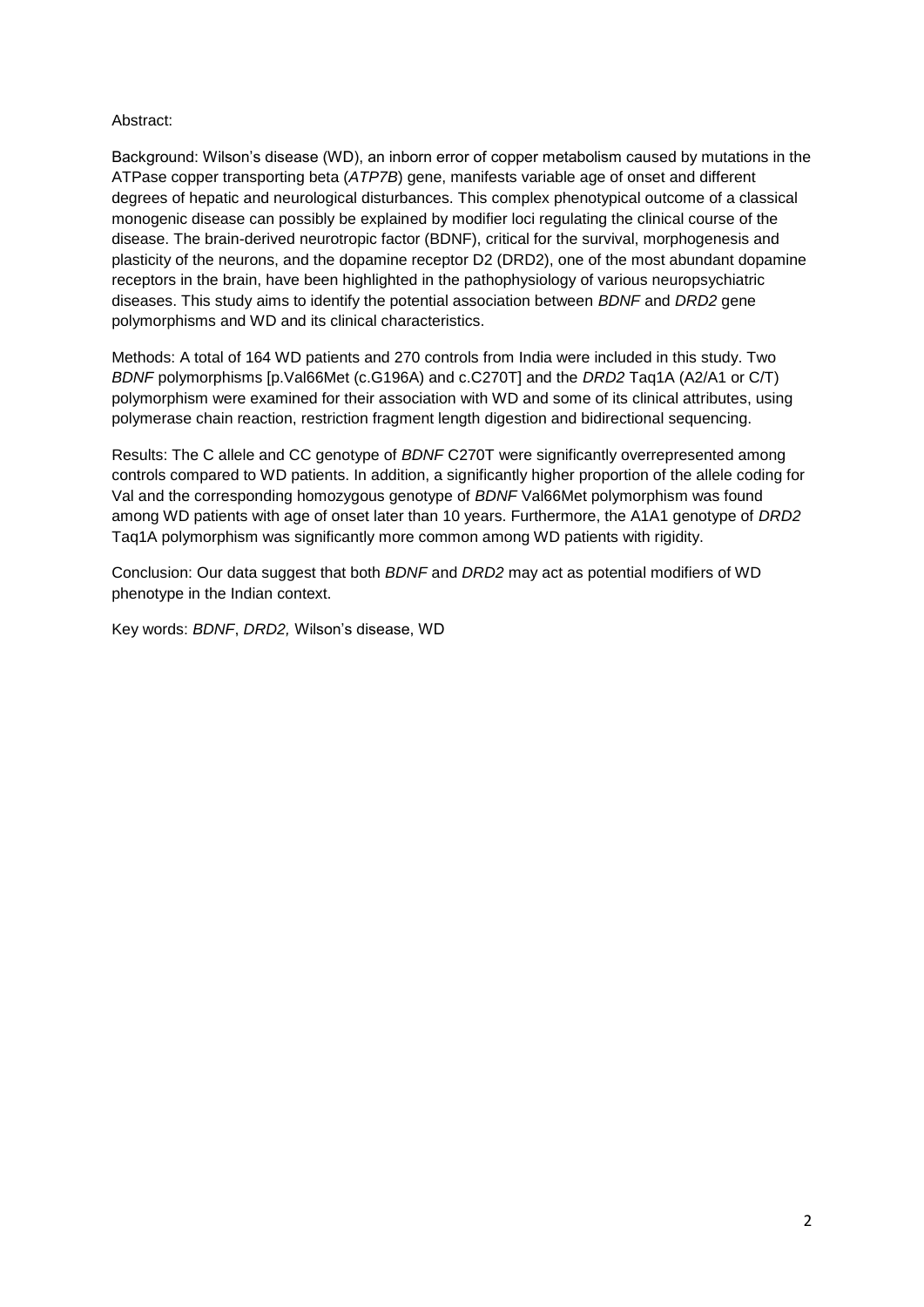#### **Introduction:**

Wilson's disease (WD) is an autosomal recessive disorder of copper metabolism caused by mutations in the ATPase copper transporting beta (*ATP7B)* gene, which encodes a coppertransporting P-type ATPase primarily expressed in liver and brain. A broad spectrum of mutations in *ATP7B* leads to toxic deposition of copper in liver and brain giving rise to a wide-range of hepatic and neurological features, such as, low plasma ceruloplasmin level, high urinary copper, dystonia, Parkinsonism, gait disturbances, rigidity along with Kayser Fleischer ring (K - F ring) (Das and Ray, 2006). A large number of mutations have been reported in *ATP7B* (Todorov et al, 2016). Interestingly significant phenotypic variation has been noticed between monozygotic twins with the same *ATP7B* mutation highlighting the potential involvement of modifier loci (Kegleyet al, 2010). Potential modifier genes, such as, apolipoprotein E *(APOE),* human prion related protein *(PRNP),* methylenetetrahydrofolate reductase *(MTHFR)* and divalent metal transporter 1 *(DMT1)* have been proposed to be associated with the clinical course of the disease (Kieffer and Medici V, 2017).

Brain derived neurotrophic factor (BDNF), is essential for differentiation and survival of the neurons, modulating synaptic plasticity and synaptic transmission (Mizui et al, 2014). It regulates long term potentiation and long term depression functions in the hippocampal and cortical neurons, thus affecting learning and memory (Mizui et al, 2015). Metal ions may influence the BDNF activity and it is well known that the alteration of Cu2+ homeostasis is a prominent factor in the development of neuropathologies (Travaglia et al, 2012). BDNF is initially synthesized as a precursor protein (i.e. prepro-BDNF) in the endoplasmic reticulum. Following cleavage of the signal peptide, pro-BDNF is converted to mature BDNF and BDNF pro-peptide. BDNF as dimer binds to two receptors of distinct classes: the type B tyrosine kinase receptor of the tropomyosin-related kinase family (TrkB) and the p75 receptor, which is a member of the tumor necrosis factor (TNF) receptor family (Mizui et al, 2014). Previous reports suggest that *BDNF* polymorphisms and reduced BDNF expression in human brains are closely related to the pathogenesis of several neurodegenerative and neuropsychiatric disorders (Autry and Monteggia, 2012).

A common single-nucleotide polymorphism (SNP) in *BDNF,* rs6265 (c.G196A), which results in a change of valine to methionine amino acid at codon 66,presents in the pro-domain region of the BDNF pro-peptide serving as a bioactive molecule for neurons. This SNP has been associated with abnormalities in memory, learning and neuropsychiatric functions (Mizui et al, 2015; Mizui et al, 2017). A functional promoter polymorphism, rs56164415 (c.C270T) of the *BDNF* gene has been extensively studied in schizophrenia and Alzheimer's disease (Watanabe et al, 2013). Bioinformatics analysis revealed that C>T substitution causes loss of transcription factor binding, which may alter the transcriptional efficacy (Catharius et al, 2005).

Dopamine receptor D2 (DRD2) is encoded by the *DRD2* gene, which is located on chromosome 11q22.2 in humans (Klein et al, 1999). Reduced striatal dopamine levels have been observed in WD patients (Nyberg et al, 1982). Animal studies have indicated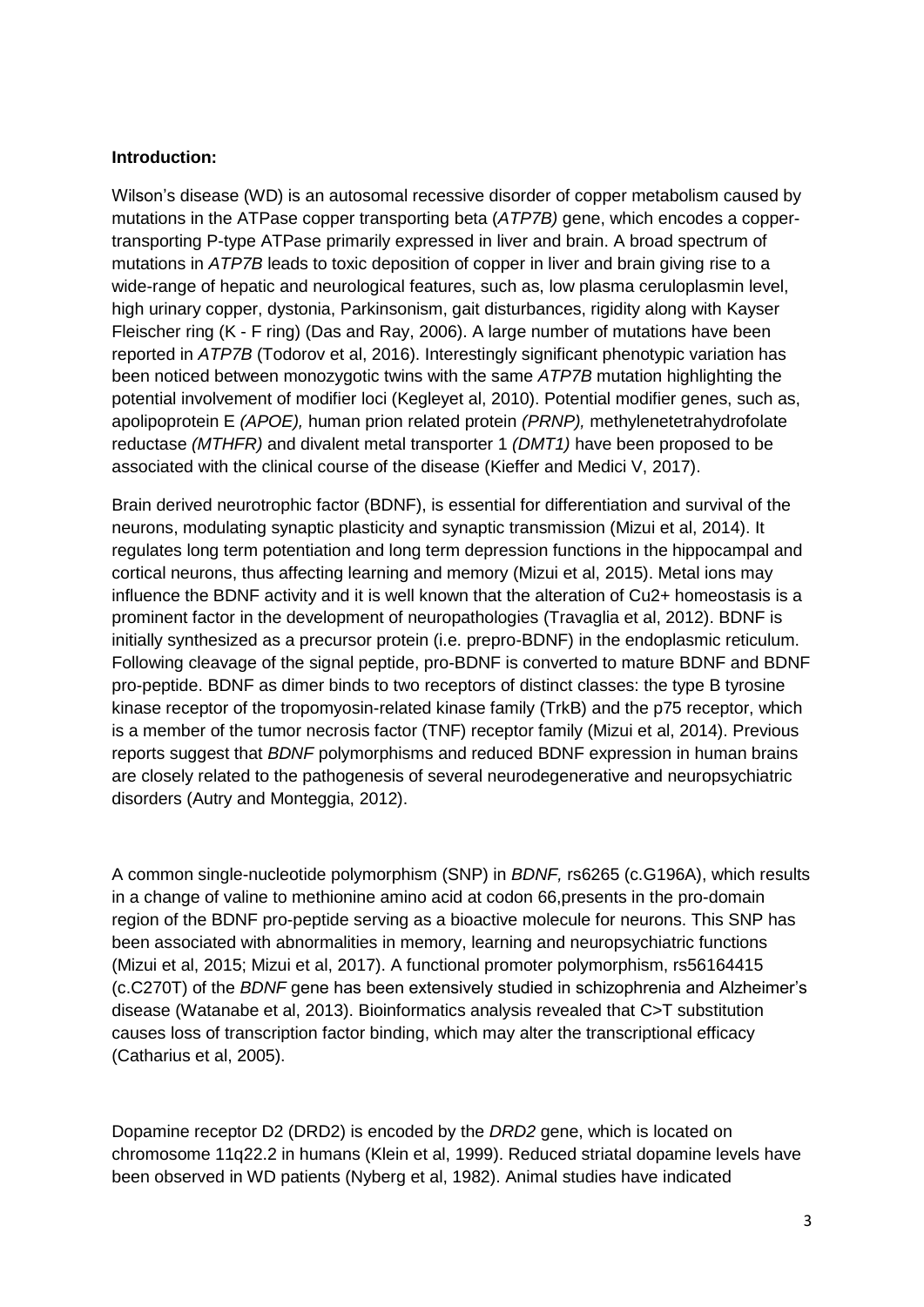decreased DRD2 expression during copper overloading (De Vries et al, 1986). Single photon emission computerized tomography (SPECT) and positron emission tomography (PET) studies have shown postsynaptic loss of dopamine D2 receptors in striatum of WD patients (Oder et al, 1996, Westermark et al, 1996). Interestingly, WD patients also exhibit reduced bindings of dopamine ligands to dopamine receptors on lymphocytes probably due to damaged dopamine receptors resulting from copper toxicity (Członkowska et al, 1987). *DRD2* has been found to be associated with Parkinson's disease, dystonia, addiction and schizophrenia (Noble et al, 2003).

The Taq1A polymorphism (dbSNP rs1800497; A2/A1 or C/T), located ~9.5 kb downstream from *DRD2* in exon 8 of ankyrin repeat and kinase domain containing 1 (*ANKK1)* gene, has been investigated extensively (Blum et al, 2017) in neurological diseases. The A1 (T) allele of this polymorphism has been associated with reduced density of striatal dopamine D2 receptors and has been associated with increased risk of Alzheimer's disease among African Americans (Blum et al, 2017).It is worth mentioning that the Hap-Map project revealed that the studied Taq1A polymorphism, although present in the exon 8 of *ANKK1* gene, downstream of *DRD2* locus, is in linkage disequilibrium (LD) with other *DRD2* variants but not with any of the *ANKK1*polymorphisms, and has therefore been considered to have regulatory implications for *DRD2* expression (Munafo et al, 2007).

So far, about 150 *ATP7B* mutations have been identified in Indian WD patients (http://www.igdd.iicb.res.in/IGDD/home.aspx). Interestingly, a *Copper metabolism MURR1 domain containing protein 1 (COMMD1)* mutation has been associated with abnormally high urinary copper in one patient (Gupta et al, 2010). Again, we have found association of *APOE* and *PRNP* polymorphisms as modifiers of susceptibility and clinical features among Indian WD patients (Roy et al, 2017). However, all the variable clinical features of WD cannot be explained on the basis of these genes. The roles of *BDNF* and *DRD2* polymorphisms have not been tested among Indian WD patients for their potential to modify the clinical course of WD. Hence, the objective of this study was to test the association between genetic variations in *BDNF* and *DRD2* with the susceptibility and clinical features of WD in the Indian context.

### **Materials and Methods:**

Study Subjects: A total of 164 symptomatic unrelated WD patients comprising of 60 female and 104 male individuals participated in this study. Clinical and biochemical evaluations of the patients were performed at the Bangur Institute of Neurosciences, Kolkata; the National Medical College, Kolkata, West Bengal, India ( $n = 142$ ); and the King Edward Memorial Hospital, Pune, Maharashtra, India (n = 22) as previously described (Mukherjee et al, 2014). A total of 270 healthy individuals (58 female and 212 male)lacking any personal or family history of neurological diseases, collected from general population from Kolkata, India served as controls. The controls and WD patients were mostly from the Indo-European linguistic group. Informed written consent was provided by all the participants. WD patients' blood collection, DNA isolation and screening of *ATP7B*were done previously as described (Mukherjee et al, 2014). The diagnosis of WD patients was done following Sternleib's criteria (Sternleib, 1990). Decreased serum ceruloplasmin level, elevated urinary copper, presence of Kayser Fleischer Ring, abnormal hepatic functioning, motor and neuropsychiatric deficits were taken as the key features to identify a WD patient. Neurological features include the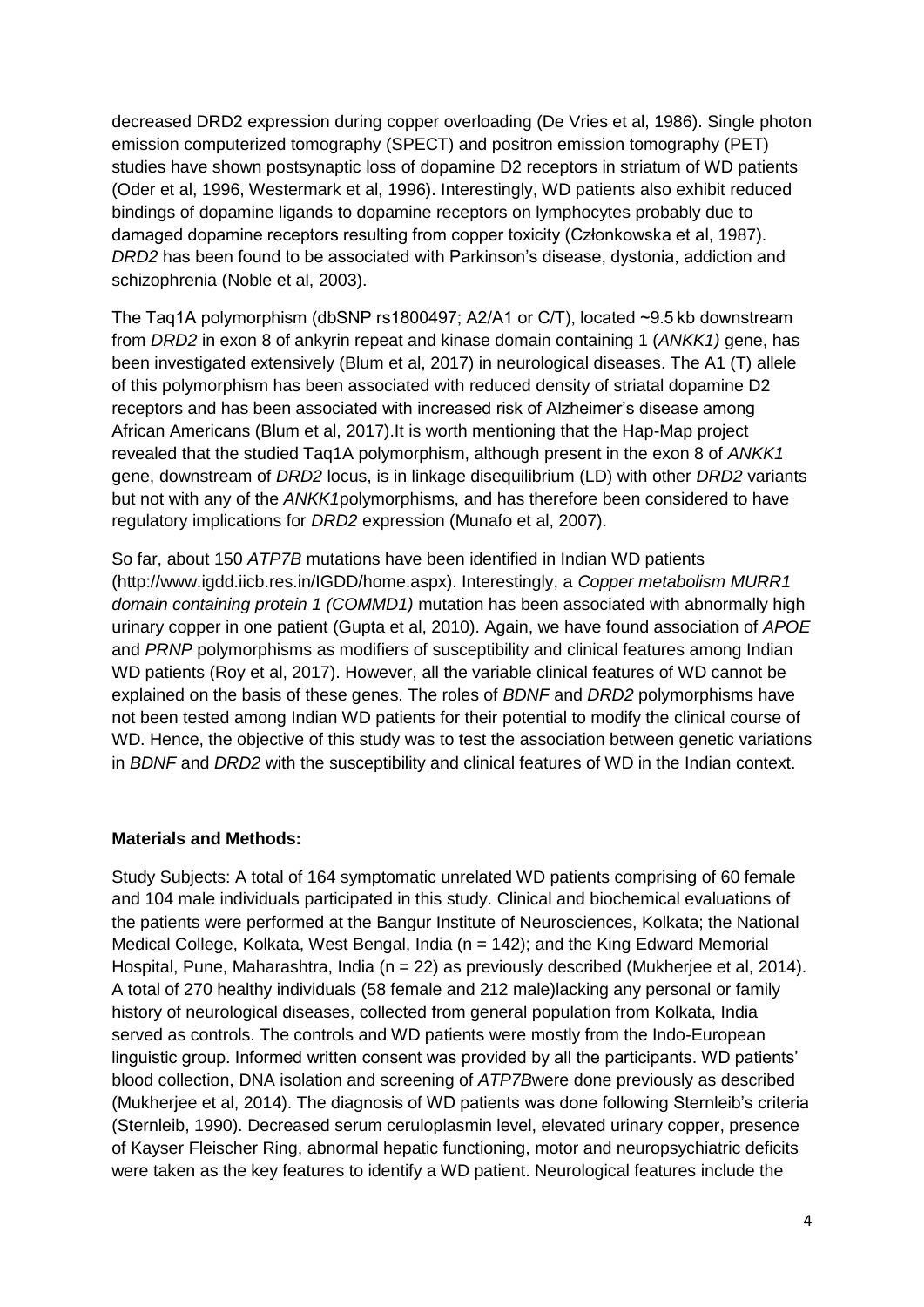presence of dystonia, tremor, rigidity, gait disturbances, drooling, dysphagia, dysarthria and psychiatric disturbances. Neuropsychiatric signs and symptoms were evaluated by our clinical collaborators using detailed questionnaires and performance based tasks. The mean age  $\pm$  standard deviation (S.D.) of the WD patients selected for our study was 11.68  $\pm$  5.61 years, ranging from 1.5 to 30 years. Age at onset of symptoms of WD was documented based on patients' history and available medical records. The median age ± S.D. of the control subjects was  $46 \pm 8.5$  years, ranging from 21 years to 76 years.

*BDNF* **and** *DRD2* **polymorphism:** Genotyping of two polymorphisms in the *BDNF* gene, i.e. rs6265 (p.Val66Met/ c.G196A) and rs56164415 (c.C270T), and rs1800497 (Taq1A; A2/A1or C/T) of the *DRD2/ANKK1* were performed by polymerase chain reaction (PCR) followed by restriction enzyme digestion. PCR was carried out in 20 µL reaction volume using 80 ng of total genomic DNA with Go Taq Green PCR master mix (Promega, India) using specific primers for *BDNF* and *DRD2/ANKK1* (Supplementary Table 1). All the PCR products were electrophoresed in 6% polyacrylamide gel; the amplicons were detected after ethidium bromide (EtBr) staining. The PCR amplicons for *BDNF* (rs6265 and rs56164415) and *DRD2/ANKK1* (rs1800497) were further subjected to restriction digestion using New England Biolab (NEB) enzymes incubating at optimum temperature for 3 hours (Supplementary Table 1). The digested products were electrophoresed on 7% polyacrylamide gel. The genotypes for 25% of the samples were further confirmed using bidirectional Sanger sequencing (ABI3130XL; Applied Biosystems, Foster City, CA). The details of sequencing primers are available on request.

**Statistical Analysis:** Allele and genotype frequencies among patients and controls for the *BDNF* Val66Met and C270T polymorphisms and the *DRD2/ANKK1* Taq1A polymorphism was compared by 2 X 2 contingency Chi-square analysis (95% CI) using JAVASTAT (http://statpages.info/ctab2x2.html) and Quantpsy software [\(http://www.quantpsy.org/chisq/chisq.htm\)](http://www.quantpsy.org/chisq/chisq.htm). The p value <0.05 from Fisher Exact test was considered to be significant variation within the groups categorized on variable phenotypes of WD patients. A two tailed student's t-test has been performed to compare between the mean ages of the WD patients carrying at least one A (methionine) allele and GG (Val/Val) homozygous genotype for rs6265 (val66met) polymorphism of *BDNF* gene. In addition, logistic regression analysis was performed using Logistic regression calculating page (statpages.info/logistic.htm) to evaluate the possible association between independent variables (*BDNF* and *DRD2* genotypes, age and sex) and age at onset of symptoms among WD patients and rigidity. Bonferroni corrections were applied to adjust for multiple testing.

### **Results:**

Comparing the allelic and genotypic distribution of *BDNF* and *DRD2* polymorphisms among 164 WD patients and 270 controls revealed that the C allele [p – Value: 0.027; OR (95% CI) 0.666 (0.489 - 0.907)] and CC genotype [p–Value: 0.010; OR (95% CI) 0.533 (0.352 – 0.806)] of *BDNF* C270T polymorphism are likely to have protective role, being significantly overrepresented among controls. Our study also revealed a significant association of *DRD2*  Taq1A polymorphism, where A1A1 genotype [p–Value: 0.018; OR (95% CI) 2.307 (1.236 – 4.317)] were significantly overrepresented among WD patients compared to controls thus posing risk. No association was found in case of *BDNF* Val66Met polymorphism (Table 1).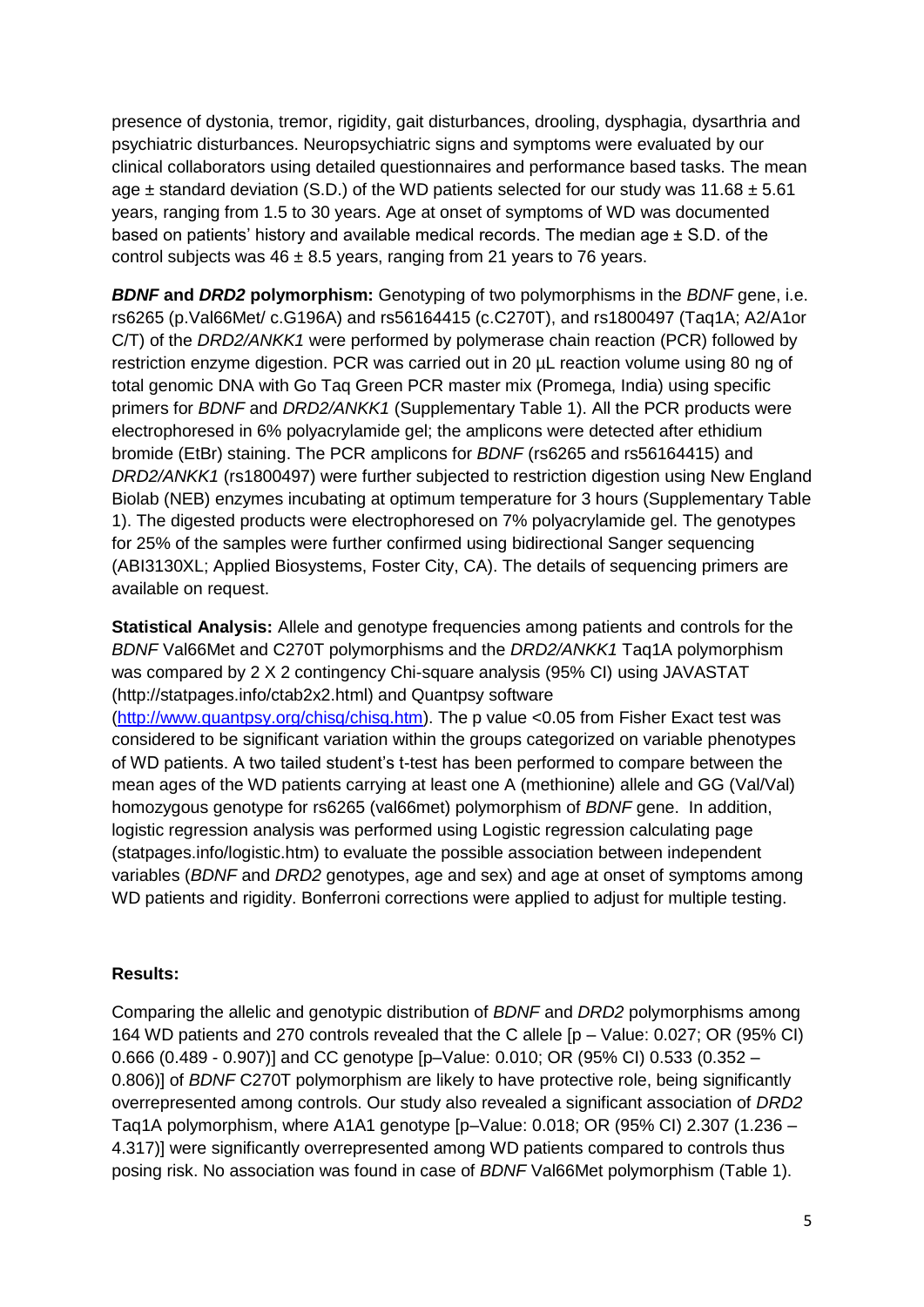None of the selected SNPs of *BDNF* and *DRD2* showed deviation from Hardy-Weinberg equilibrium (HWE) in the control population.

Our WD patient pool comprised 142 cases from eastern part of India (Kolkata) and 22 individuals from the western part of India (Pune). To rule out the possibility of population bias, we run the analyses including all subjects as well as without the smaller western Indian sub-sample, with essentially the same results, with one exception: the Bonferroni-corrected association between the minor BDNF C270T allele and WD was no longer significant in the pure eastern Indian sample (Table 1).To further rule out the possibility of a skewed genotype distribution, which may have influenced the overall association with respect to WD, random Bootstrap sampling was carried out within the total WD patient dataset for replicates using 82 samples each. At least eight of the ten replicates presented consistent associations for *BDNF* C270T and *DRD2* Taq1A polymorphisms.

The WD patients included in our study had variable ages of onset ranging from 1.5 to 30 years. The patients also manifested various degrees and severity of hepatic and neurological features, such as serum ceruloplasmin level, urinary copper level, tremor, rigidity, dysarthria, cognitive impairment, and neuropsychiatric disturbances. Aiming to explain this heterogeneity, the *BDNF* and *DRD2*allele and genotype distributions were analyzed within WD patients.

Our analysis revealed that the *BDNF* G allele encoding Valine [p–Value: 0.003; OR (95% CI) 0.323 (0.517 – 0.657)] and GG (Val/Val) genotype [p – Value: 0.012; OR (95% CI) 0.315 (0.134 – 0.734)] were significantly preponderant among WD patients with an age of onset ≥10 years (Table 2). The WD patients carrying at least one *BDNF* A (Methionine) allele had an earlier age of onset (10.16  $\pm$  4.72 years) compared to GG (Val/Val) genotype carriers  $(12.45 \pm 5.4 \text{ years})$  (p= 0.015). In addition, the *DRD2*Taq1A the A1 allele [p – Value: 0.003; OR (95% CI) 2.226 (1.324 – 3.750)] and A1A1 genotype [p – Value: 0.018; OR (95% CI) 3.500 (1.326 – 9.482)] were significantly more frequent among WD patients with rigidity compared to those without rigidity (Table 3). However, we did not find any significant difference in the age of onset between these two groups (11.84  $\pm$  5.08 years vs. 10.94  $\pm$ 4.65 years; p= 0.317). To investigate whether the*DRD2* Taq1A polymorphism is regulating the rigidity as an independent phenotype we performed the analysis between WD patients with rigidity and WD patients without rigidity along with controls who did not have any personal or family history of neurological diseases. Interestingly the association also held true in this case (Supplementary Table 2).

It is worth mentioning that since we did not have complete records for all the parameters for all the 164 patients, studies of the mentioned endophenotypes were carried out on a subset of WD patients based on the available clinical data (Supplementary Table 3).

Except for the significant associations between *BDNF* Val66Met and age of onset and *DRD2*  Taq1A and rigidity, no significant differences in allele or genotype frequencies were found with respect to any of the other clinical phenotypes tested. We did not observe any significant association for the selected variants comparing the WD cases and control with respect to gender (Supplementary Table 4). We did not find any significant association of any allele or genotype of BDNF C270T polymorphism with any clinical endophenotype studied amongst WD patients (data not shown).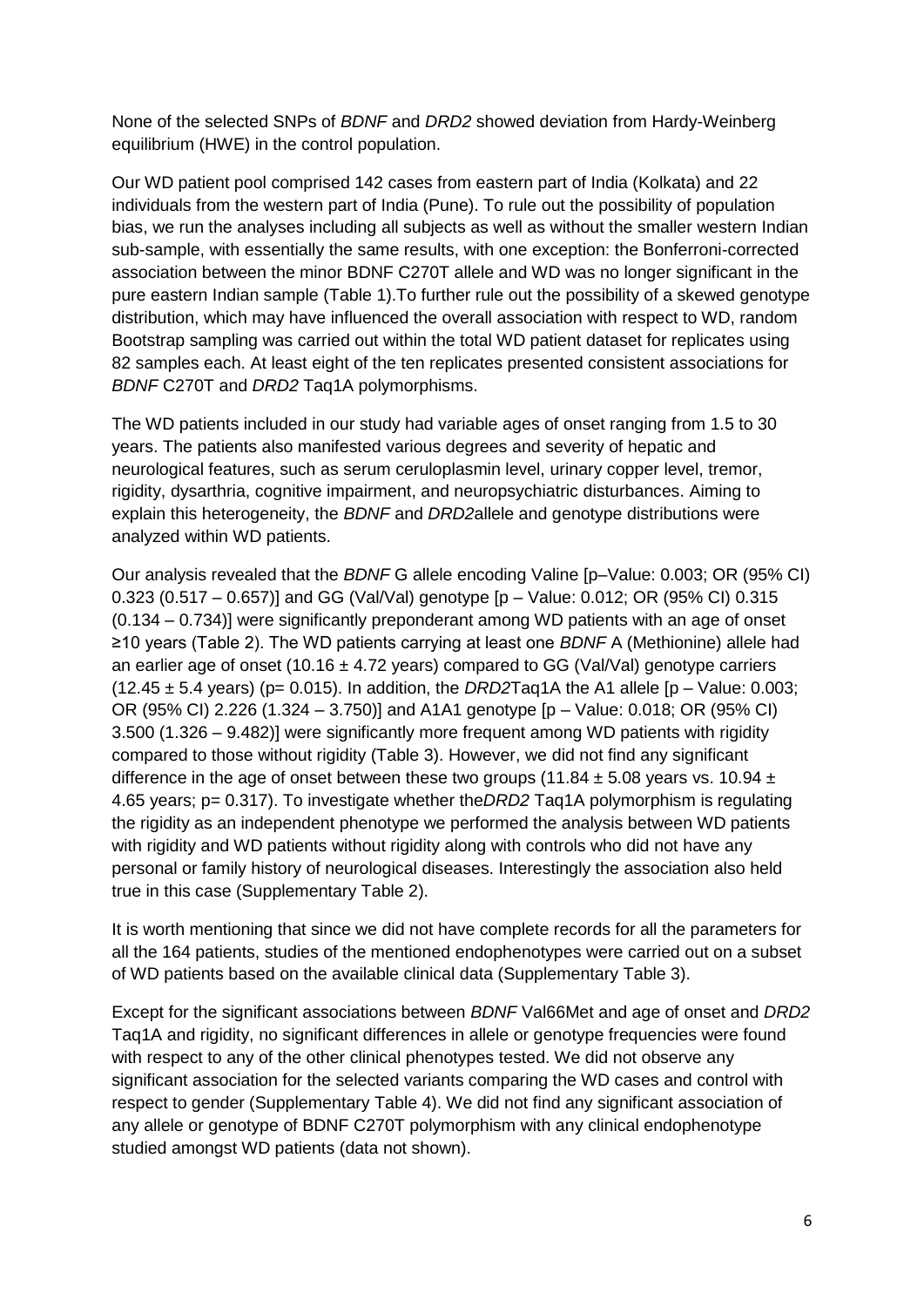Logistic regression analysis was performed within the patient sample with different genetic models (additive, dominant and recessive) while analyzing the association between the *BDNF* Val66Met and *DRD2* Taq1A polymorphisms and age at onset of symptoms and rigidity respectively. The analysis revealed *BDNF* Val66Met polymorphism [Additive model p – value: 0.002, OR (95% CI) 0.3530 (0.1817 - 0.6858), Recessive model [p – value: 0.003, OR (95% CI) 0.3153 (0.1448 - 0.6864)] to be significantly associated with age of onset of the disease, while the *DRD2* Taq1A polymorphism [Additive model p – value: 0.029, OR (95% CI) 1.6245 (1.0508 - 2.5115), recessive model p – value: 0.0307, OR (95% CI) 2.4261 (1.0668 - 5.5178)] was significantly associated with rigidity among WD patients. The results of logistic regression analysis have been provided in the Tables 4 and 5.

#### **Discussion:**

Polymorphic variants in the modifier genes are known to influence the phenotype of a disease. Even for monogenic diseases like, cystic fibrosis, Rett syndrome and Wilson's disease, a complex interaction between modifier genes has been reported to alter the expression, severity, and progression of the disease [Grillo et al, 2013, Gallati, 2014]. The clinical heterogeneity of WD has not been explained fully at its molecular level. Movement disorder phenotypes (tremor, rigidity, dystonia, and Parkinsonism) and neuropsychiatric disturbances (cognitive impairments, psychosis, aggressive behaviour, etc.) in WD have been reported to occur due to basal ganglia dysfunctions and/ or neurodegeneration in other related brain structures (Das and Ray, 2006). Previous investigators have highlighted the involvement of BDNF in neurodegenerative and neuropsychiatric diseases (Mizui et al, 2014), implicating its potential involvement in WD. In the present study, we found that the C allele and CC genotype of *BDNF* C270T polymorphism play a protective function being significantly overrepresented among control individuals compared to WD patients. It is unlikely to get an overall association of *BDNF* C270T polymorphism with a monogenic disease. However, C270T polymorphism did not reveal any association with any endophenotype studied. Even, the mean age does not vary significantly between the groups bearing different genotype of this polymorphism. This result is similar to our previous finding, where *APOE* variants showed an overall association with the disease (Roy et al, 2017). Besides, other studies have also reported the association of *DMT1* variant with the susceptibility of the disease (Przybyłkowski et al, 2014). In this context, it is likely that C allele or CC genotype of C270T polymorphism may act as a protective factor towards developing hepatic and neurological symptoms among WD patients. Increasing evidence suggests BDNF controls glucose metabolism in liver regulating gluconeogenic enzymes (Genzer et al, 2017). This evidence further supports the involvement of BDNF function outside the brain. A previous report from *in-silico* analysis revealed that the T allele of C270T polymorphism of *BDNF* could alter binding of transcription factors, i.e. histone H4 transcription factor (HINFP) and Zic family member 3 (ZIC3) leading to deprived expression in the cortical region of brain (Catharius et al, 2005). However, we cannot rule out the possibility that the observed association between *BDNF* C270T and WD is due to mutation in another gene located in the same chromosome as *BDNF* or has emerged by chance.

While studying the distribution of Val66Met polymorphism of *BDNF*, we found that G allele encoding Valine and GG (Val/Val) genotype were significantly more frequent among WD patients with an age of onset beyond 10 years. This possibly suggests that carriers of the G (Valine) allele and GG (Val/Val) genotype are less prone to develop WD symptoms at an earlier age. The Val66Met polymorphism is present in the pro-domain region of BDNF.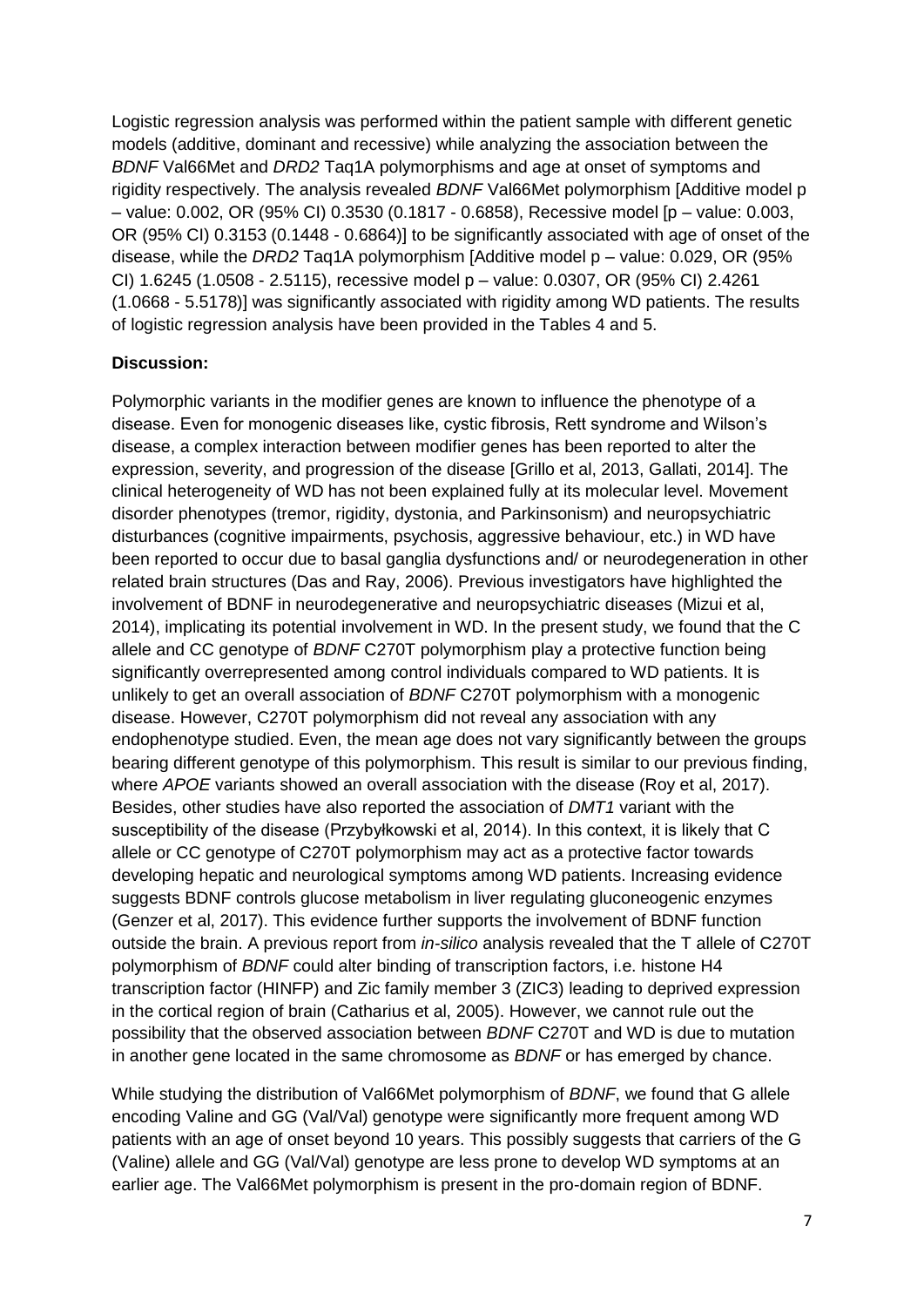BDNF pro-peptide acts through p75 neurotrophin receptor facilitating long-term depression inducing apoptosis (Mizui et al, 2017). This may underlie the pathogenesis of neurodegeneration in WD. Previously, it has been reported that the Val66Met polymorphism impairs intracellular trafficking losing its interaction with the sortilin receptor complex (Mizui et al, 2014). In vitro cell based studies revealed that substitution of the methionine residue at this position leads to decreased distribution to the dendrites and impaired secretion (Egan et al, 2003). Functional magnetic resonance imaging (f-MRI) studies have shown that Val/Val carriers have a significantly higher level of hippocampal activation compared to Val/Met carriers. The *BDNF* Met allele affects glucose metabolism in brain regions like the hippocampus and the temporal parietal and occipital cortex (Xu et al, 2010). In mammals, BDNF is highly expressed in hippocampus, hence, neurodegeneration and cognitive dysfunctions observed among WD patients may be attributed to methionine substitution at this position (Mizui et al, 2017). The molecular mechanism underlying the earlier onset of WD symptoms remains elusive. Proper BDNF signalling in hepatocytes may promote fatty acid oxidation and glycogen storage (Genzer et al, 2017). Considering these evidences it is suggested that the presence of wild type G (Val) allele or GG (Val/Val) genotype may delay the onset of symptoms among WD patients.

In this study the minor allele A1 and A1A1 genotype of Taq1A polymorphism of DRD2 gene were significantly preponderant among WD patients compared to healthy controls. Further, analyzing the distribution of allele and genotype for Taq1A polymorphism of *DRD2* within WD patients, we found that A1 allele and A1A1 genotypes act as a risk factor for developing rigidity. The present study is in accordance with previous reports suggesting that A1 allele and/or A1A1 genotype may serve as a risk factor for developing neurodegenerative disorders like Parkinson's and Alzheimer's disease (Noble et al, 2003). Similar positive associations between the Taq1A polymorphism and alcohol dependence, addiction, schizophrenia and attention deficit hyperactivity disorder (ADHD) have been found (Noble, 2000, Glatt et al, 2003, Rowe et al, 1999). In-vivo studies have also revealed association of the A1 allele with lower glucose metabolism in the dopaminergic neurons of the human brain (Rowe et al, 1999). The A1 allele of this polymorphism has been associated with lower dopamine D2 receptor expression in the striatum of post mortem brain (Noble et al, 2003). Most of the movement disorders and neuropsychiatric presentations of WD possibly occur due to defects in basal ganglia and prefrontal cortex. Radiological evidence and studies with post mortem brain revealed low dopamine D2receptor expression in the striatum of WD patients (Oder et al, 1996). This leads us to hypothesize that decreased DRD2 expression in the striatum of the carriers of the *DRD2* Taq1 A1 allele and A1A1 genotype among WD patients underlie the cause of poor dopaminergic transmission resulting in rigidity symptoms. The mean ages of WD patients with and without rigidity did not vary significantly, which excludes the possibility of a prominent age factor to be involved in the development of rigidity among patients age 30 or below.

Unavailability of clinical data for some of the patients restricted our analyses on smaller subsets of WD patients, which is a limitation of the study. Besides, we could not perform any further analysis based on association with the rarer clinical presentations, such as schizophrenia, depression and impulsiveness among these WD patients due to lack of follow-up.

The patient pool included in this study contains heterogeneous mutation profiles including compound heterozygous conditions. Although the c.813C>A, Cys271X mutation in the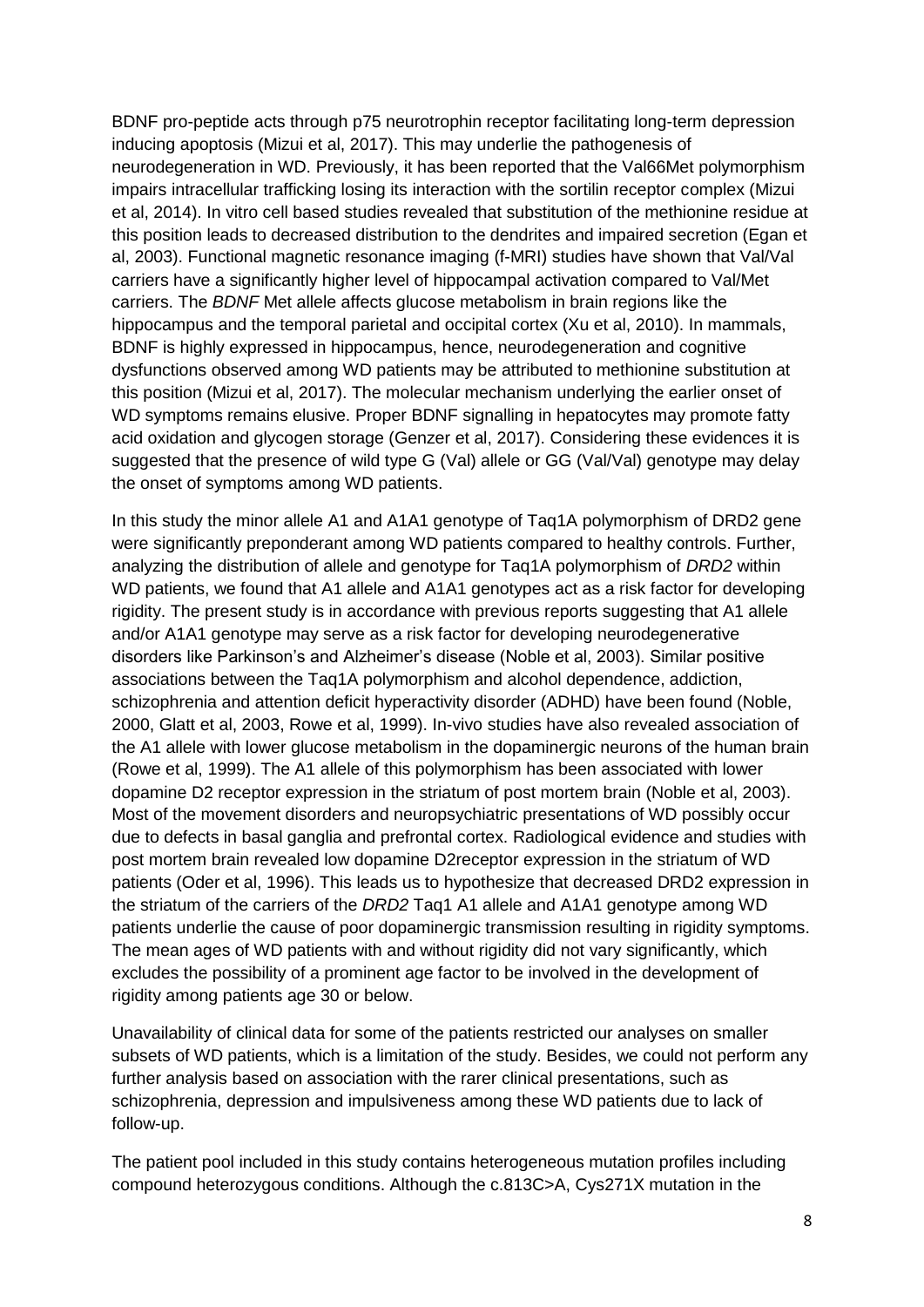*ATP7B* gene is common among our patient cohort, the number of patients was too low to compare the effect of *BDNF* and *DRD2* polymorphisms solely on the mutational background. Apart from prognostic benefits of studying modifier genes, it also leads us to the understanding of the etiology of the disease, where a single gene alone may not play a major role. Rather, the varying clinical manifestations are likely the result of complex interactions between different genes connected to biochemical pathways involved with the pathogenesis of the disease triggered by a single gene (*ATP7B*) in a monogenic disease.

# **Conclusion:**

In conclusion our findings suggest that the *BDNF* C270T C allele may be associated with the occurrence of WD, the *BDNF* Val66Met Val allele and its homozygous genotype to serve as a protective factor delaying the age of onset. On the other hand in case of *DRD2* Taq1A, A1 allele and its homozygous genotype may be a risk factor for developing rigidity among patients with WD. However, our hypotheses need to be independently replicated.

**Acknowledgment:** We are thankful to the Wilson's disease patients and their family members for participating in this study. The study was partially supported by the funding from Department of Science & Technology Cognitive Sciences Research Initiative (DST-CSRI), Govt. of India. SR is supported by UGC-JRF fellowship from UGC, Govt. of India, PP is supported by University Research Fellowship and SG had been supported by a fellowship from DST-SERB, Govt. of India.

# **Conflict of Interest:**

Authors declare no conflict of interest with respect to this article.

# **Documentation of the authors' contribution:**

SR: PCR-RFLP and sequencing of BDNF (Val66Met and C270T) and DRD2 gene among WD patients (Val66Met, 164 samples, C270T 104 samples, DRD2, 142 samples) analysis of the result and drafting of the manuscript.

PP: PCR-RFLP of BDNF Val66Met and C270T among 270 controls

SG: PCR-RFLP for BDNF, C270T and DRD2 among WD samples (BDNF, 60 samples, DRD2, 20 samples)

SB: PCR-RFLP for DRD2 among control samples (50 samples).

MSG:Involved in study design, experimental details and writing of the manuscript.

KR: A senior investigator in WD project provided intellectual input and preparation of the manuscript.

JR: Principle Investigator of the project provided intellectual input and involved in preparation of the manuscript.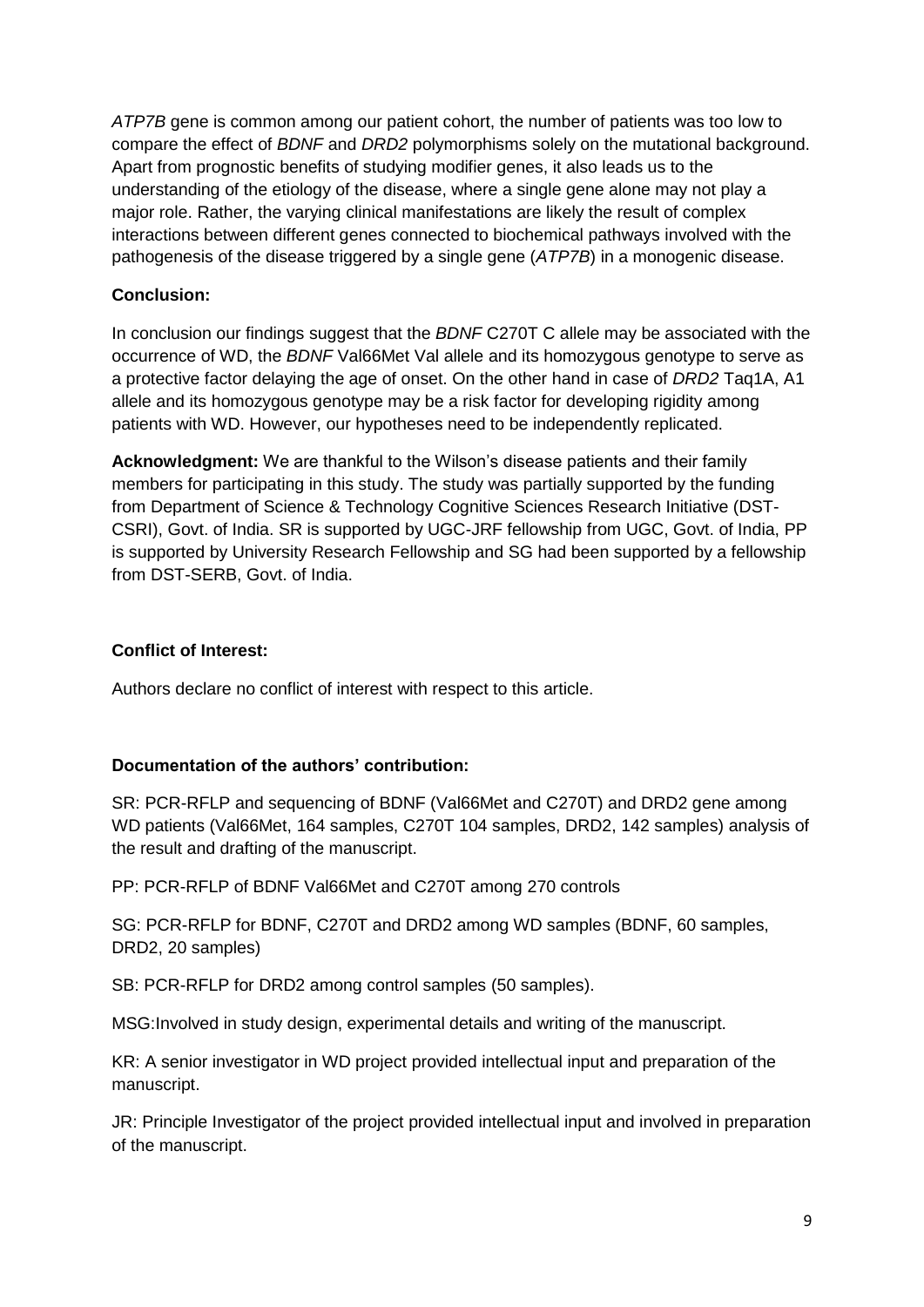SKD: Patient recruitment, clinical evaluation and blood sample collection from patients from Kolkata area

PKG: Patient recruitment, clinical evaluation and blood sample collection from patients from Kolkata area

AB: Patient recruitment, clinical evaluation and blood sample collection from patients from Pune area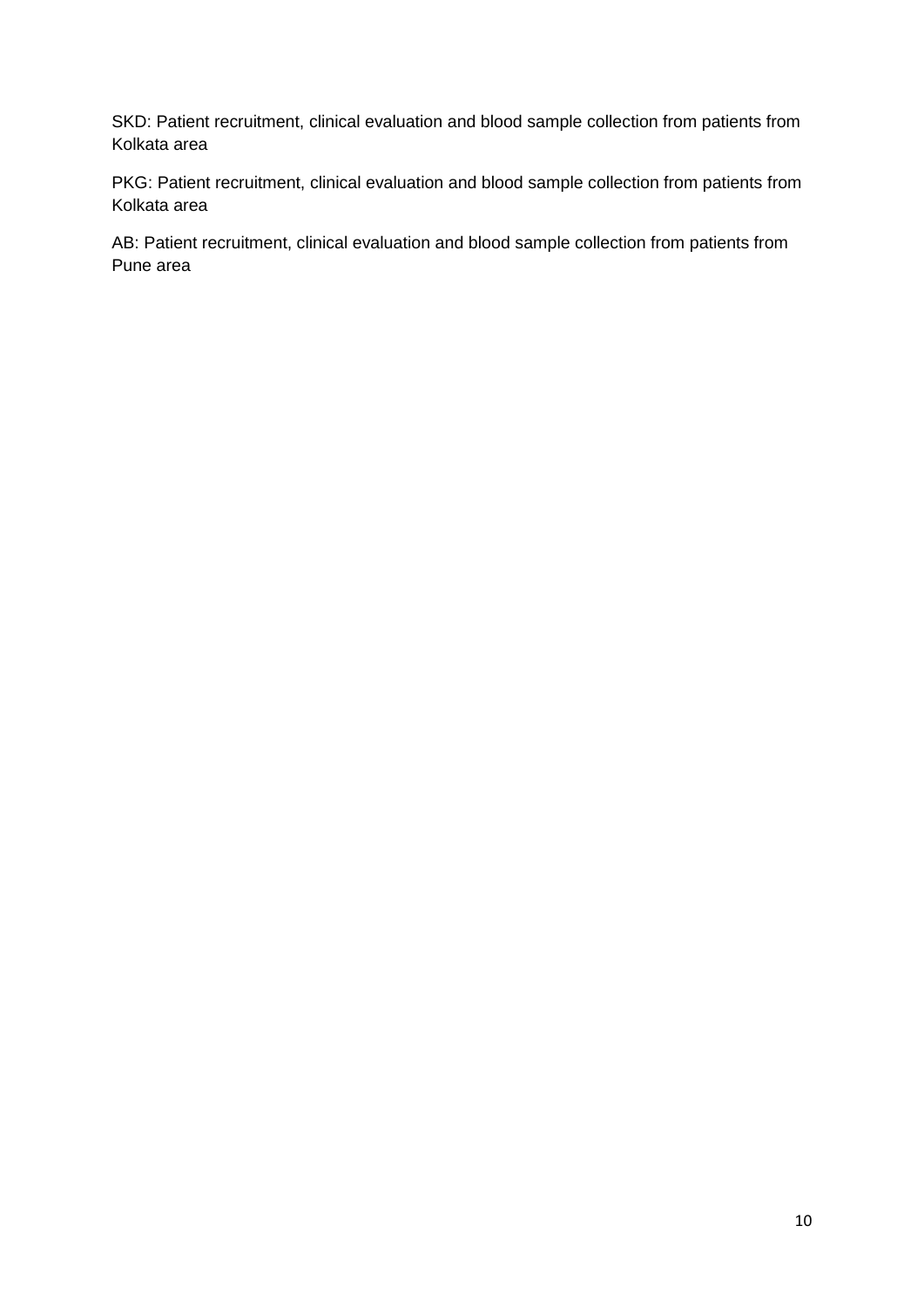## References:

Das, SK., Ray K. (2006). Wilson's disease: an update.Nature Review Neurology,2(9):482.

Todorov, T., Balakrishnan, P., Savov, A., Socha, P., Schmidt,HH. (2016). Intragenic Deletions in ATP7B as an Unusual Molecular Genetics Mechanism of Wilson's Disease Pathogenesis. PloS one, 11(12), e0168372.

Kegley, KM., Sellers,MA., Ferber, MJ., Johnson, MW., Joelson, DW., Shrestha, R. (2010). Fulminant Wilson's disease requiring liver transplantation in one monozygotic twin despite identical genetic mutation.American. Journal of Transplantation, 10(5), 1325-9.

Kieffer, DA., Medici, V., (2017) Wilson disease: At the crossroads between genetics and epigenetics—A review of the evidence. Liver Research.1(2), 121-130.

Mizui, T., Tanima, Y., Komatsu, H., Kumanogoh, H., Kojima, M., (2014).The biological actions and mechanisms of brain-derived neurotrophic factor in healthy and disordered brains. Neuroscience and Medicine, 5(04), 183.

Mizui, T., Ishikawa, Y., Kumanogoh, H. et al, (2015). BDNF pro-peptide actions facilitate hippocampal LTD and are altered by the common BDNF polymorphism Val66Met. Proceedings of the National Academy of Sciences, 112(23), E3067-E3074.

Travaglia.A., La Mendola, D., Magrì, A., Nicoletti, VG.,Pietropaolo, A., Rizzarelli, E. (2012). Copper, BDNF and Its N‐terminal Domain: Inorganic Features and Biological Perspectives. Chemistry- A European Journal,18(49), 15618-31.

Autry,AE.,Monteggia, LM.(2012). Brain-derived neurotrophic factor and neuropsychiatric disorders. Pharmacological Reviews,64(2), 238-58.

Mizui, T., Ohira, K., Kojima, M.,(2017). BDNF pro-peptide: a novel synaptic modulator generated as an N-terminal fragment from the BDNF precursor by proteolytic processing. Neural Regeneration Research, 12(7), 1024.

Watanabe, Y., Nunokawa, A., Someya, T. (2013). Association of the BDNF C270T polymorphism with schizophrenia: UFated meta‐analysis. Psychiatry and Clinical Neuroscience, 67(2), 123-5.

Cartharius, K., Frech, K., Grote, K., et al. (2005). MatInspector and beyond: promoter analysis based on transcription factor binding sites. Bioinformatics, 21(13), 2933-42.

Klein, C., Brin, M.F., Kramer, P., et al (1999) Association of a missense change in the D2 dopamine receptor with myoclonus dystonia. Proceedings of the National Academy of Science.USA, 96, 5173–76

Nyberg, P., Gottfries,CG., Holmgren, G., Persson, S., Roos, BE., Winblad, B. (1982).Advanced catecholaminergic disturbances in the brain in a case of Wilson's disease. Acta Neurologica Scandinavica, 65(1), 71-5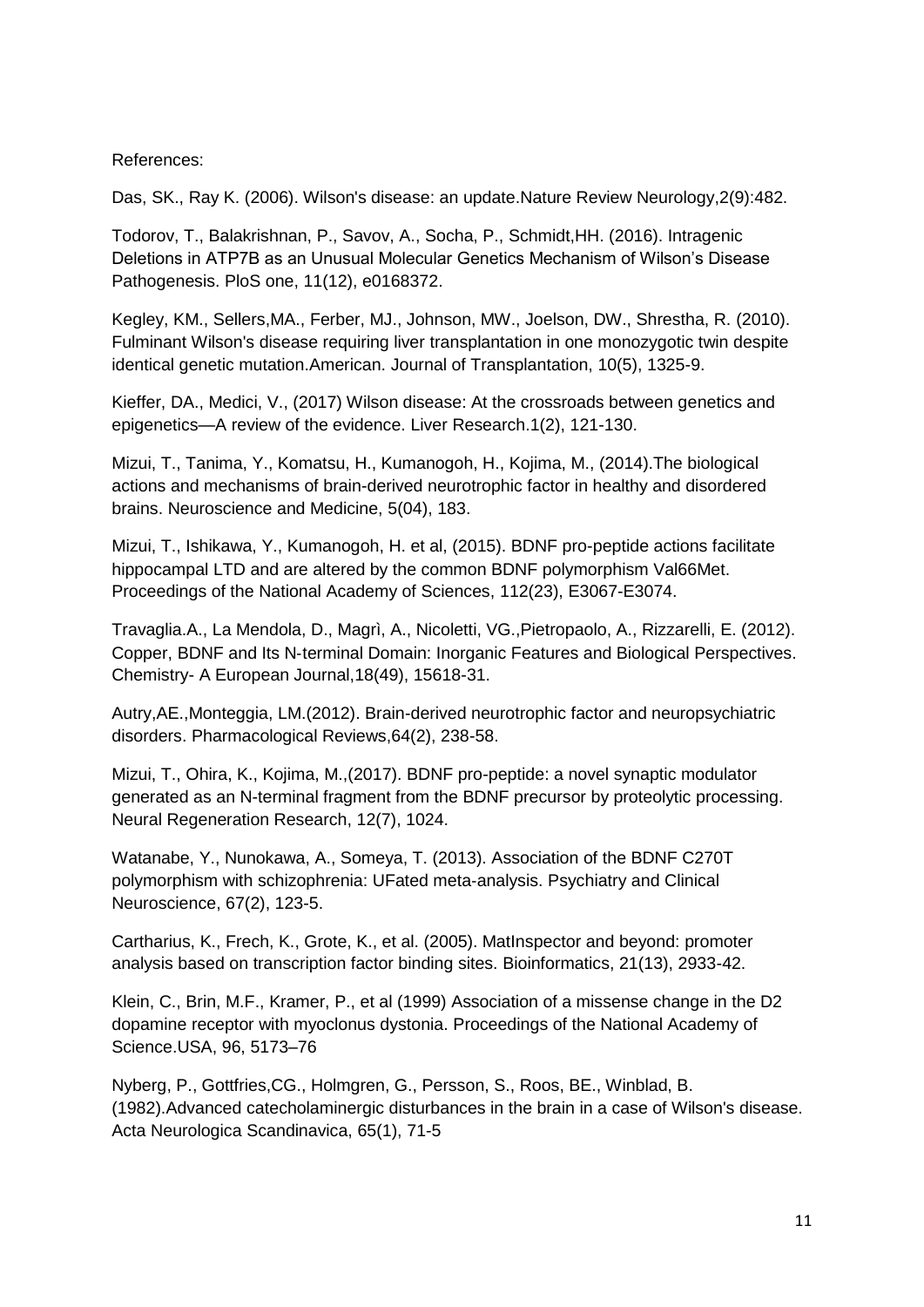De Vries,DJ., Sewell, RB., Beart, PM. (1986). Effects of copper on dopaminergic function in the rat corpus striatum. Experimental Neurology, 91(3), 546-58.

Oder, W., Brücke, T., Kollegger, H., Spatt, J., Asenbaum, S., Deecke, L. (1996). Dopamine D2 receptor binding is reduced in Wilson's disease: Correlation of neurological deficits with striatal 123 I-Iodobenzamide binding. Journal of Neural Transmission, 103(8-9), 1093-103

Westermark, K., Tedroff, J., Thuomas, KA. , et al. (1995). Neurological Wilson's disease studied with magnetic resonance imaging and with positron emission tomography using dopaminergic markers. Movement disorders, 10(5), 596-603.

Członkowska, A., Jachowicz-Jeszka, J., Członkowski, A. (1987). [3H] Spiperone binding to lymphocyte in extrapyramidal disease and in aging. Brain, Behavior and Immunity, 1(3), 197- 203.

Noble, EP.(2003). D2 dopamine receptor gene in psychiatric and neurologic disorders and its phenotypes.American Journal of Medical Genetics Part B: Neuropsychiatric Genetics,116(1), 103-25.

Blum, K., Badgaiyan, RD., Dunston, GM., et al. (2017). The DRD2 Taq1A A1 Allele May Magnify the Risk of Alzheimer's in Aging African-Americans. Molecular Neurobiology,1-11.

Gupta, A., Chattopadhyay, I., Mukherjee, S., Sengupta, M., Das, SK., Ray, K. (2010).A novel COMMD1 mutation Thr174Met associated with elevated urinary copper and signs of enhanced apoptotic cell death in a Wilson Disease patient. Behavioral and Brain Functions. 2010. 6(1):33.

Roy, S., Ganguly, K., Pal,P., et al. (2017). Influence of Apolipoprotein E polymorphism on susceptibility of Wilson disease. Annals of Human Genetics, 82(2), 53-59.

Mukherjee, S., Dutta, S., Majumdar,S.,et al. (2014). Genetic defects in Indian Wilson disease patients and genotype–phenotype correlation. Parkinsonism and Related Disorder, 20(1), 75-81.

Sternlieb, I. (1990). Perspectives on Wilson's disease. Hepatology, *12*(5), 1234-1239.

Grillo, E., Rizzo, CL., Bianciardi, L.et al. (2013).Revealing the complexity of a monogenic disease: Rett syndrome exome sequencing.PLoSOne.8(2), e56599.

Gallati S (2014). Disease-modifying genes and monogenic disorders: experience in cystic fibrosis. The Application of Clinical Genetics. 7:133–46.

Przybyłkowski, A., Gromadzka, G., Członkowska, A. (2014).Polymorphisms of metal transporter genes DMT1 and ATP7A in Wilson's disease. Journal of Trace Elements in Medicine and Biology,28(1), 8-12.

Genzer, Y., Chapnik, N., Froy, O. (2014).Effect of brain-derived neurotrophic factor (BDNF) on hepatocyte metabolism. International Journal of Biochemistry and Cell Biology, 88, 69-74.

Egan,MF., Kojima, M., Callicott,JH,et al. (2003) The BDNF val66met polymorphism affects activity-dependent secretion of BDNF and human memory and hippocampal function. Cell, 112(2), 257-69.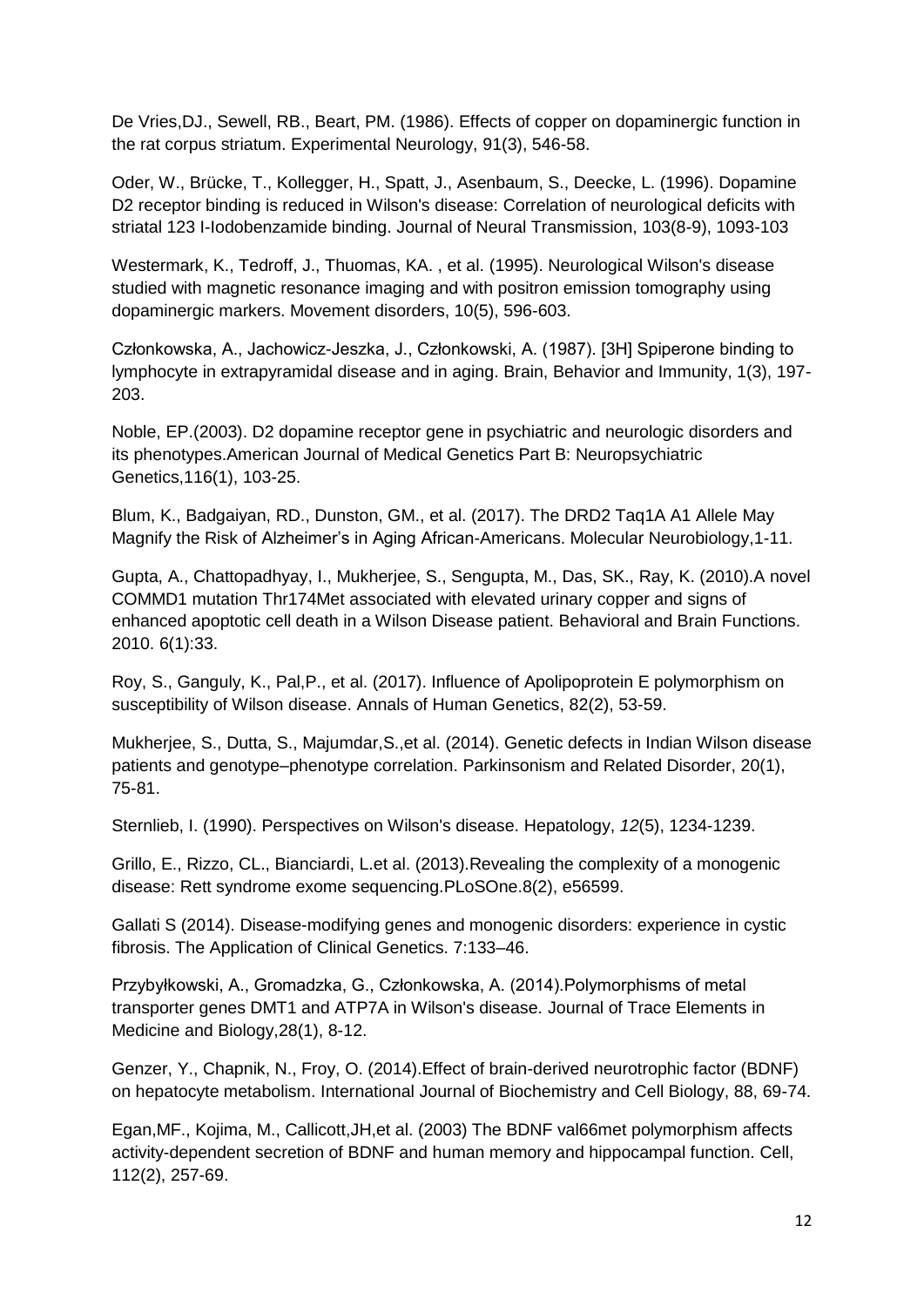Xu C, Wang Z, Fan M,et al. (2010). Effects of BDNF Val66Met polymorphism on brain metabolism in Alzheimer's disease. NeuroReport. 21(12), 802.

Noble, EP. (2000). Addiction and its reward process through polymorphisms of the D2 dopamine receptor gene: a review. European Psychiatry,15(2), 79-89.

Glatt,SJ.,Faraone, SV., Tsuang, MT. (2003). Meta-analysis identifies an association between the dopamine D2 receptor gene and schizophrenia. Molecular Psychiatry. 8(11), 911.

Rowe,DC., Van den Oord, EJ., Stever,C.,et al. (1999).The DRD2 TaqI polymorphism and symptoms of attention deficit hyperactivity disorder. Molecular Psychiatry.4(6), 580.

Munafo, MR., Matheson,IJ., Flint, J. (2007). Association of the DRD2 gene Taq1A polymorphism and alcoholism: a meta-analysis of case–control studies and evidence of publication bias. Molecular Psychiatry, 12(5), 454.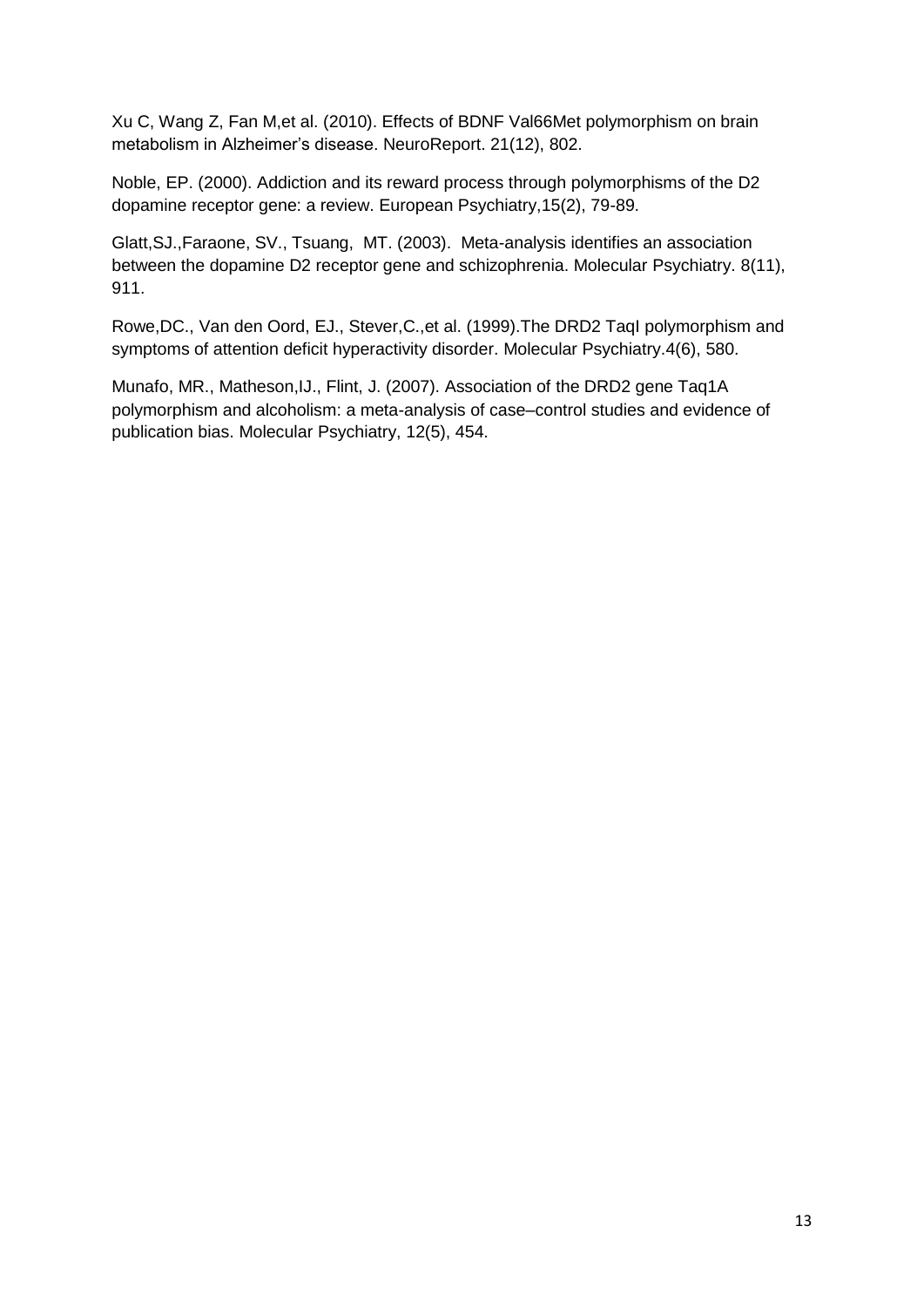| Gene/<br>Polymorphism       | Allele/<br>Genotype           |                                                       |                                                                                                                                                                                                                                                                                                                                                                                                                                                                                                  | OR (95% CI)             | $p - Value$     |
|-----------------------------|-------------------------------|-------------------------------------------------------|--------------------------------------------------------------------------------------------------------------------------------------------------------------------------------------------------------------------------------------------------------------------------------------------------------------------------------------------------------------------------------------------------------------------------------------------------------------------------------------------------|-------------------------|-----------------|
|                             | G                             | 254 (77.43)                                           | 407 (75.37)                                                                                                                                                                                                                                                                                                                                                                                                                                                                                      |                         |                 |
|                             | Α                             | 74 (22.56)                                            | 133 (24.63)                                                                                                                                                                                                                                                                                                                                                                                                                                                                                      | $1.122(0.801 - 1.573)$  | $0.512^a$       |
| <b>BDNF</b> (Val66Met)      | GG                            | 101 (61.58)                                           | 152 (56.29)                                                                                                                                                                                                                                                                                                                                                                                                                                                                                      | $1.124(0.822 - 1.886)$  | 0.316           |
|                             | GA                            | 52 (31.70)                                            | 103 (38.15)                                                                                                                                                                                                                                                                                                                                                                                                                                                                                      | $0.753(0.489 - 1.158)$  | 0.181           |
|                             | AA                            | 11 (6.70)                                             | 15 (5.56)                                                                                                                                                                                                                                                                                                                                                                                                                                                                                        | $1.222(0.509 - 2.907)$  | 0.678           |
|                             | $\mathbf C$                   | 215 (65.54)                                           | 400 (74.07)                                                                                                                                                                                                                                                                                                                                                                                                                                                                                      | $0.666(0.489 - 0.907)$  | $0.027^{b*}$    |
|                             | T                             | 113 (34.45)                                           | 140 (25.92)                                                                                                                                                                                                                                                                                                                                                                                                                                                                                      |                         |                 |
| <b>BDNF</b><br>(C270T)      | cc                            | 65 (39.63)                                            | <b>WD Patients</b><br>Control<br>$n = 270$ (%)<br>$n = 164$ (%)<br>149 (55.18)<br>102 (37.78)<br>19 (7.04)<br>379 (70.18)<br>161 (29.81)<br>132 (48.88)<br>115 (42.59)<br>23 (8.51)<br>Control<br>OR (95% CI)<br>$n = 270$ (%)<br>407 (75.37)<br>$0.890(0.624 - 1.268)$<br>133 (24.63)<br>152 (56.29)<br>103 (38.15)<br>15 (5.56)<br>400 (74.07)<br>$0.685(0.496 - 0.948)$<br>140 (25.92)<br>149 (55.18)<br>102 (37.78)<br>19 (7.04)<br>379 (70.18)<br>161 (29.81)<br>132 (48.88)<br>115 (42.59) | $0.533(0.352 - 0.806)$  | $0.006*$        |
|                             | <b>CT</b>                     | 85 (51.83)                                            |                                                                                                                                                                                                                                                                                                                                                                                                                                                                                                  | $1.772(1.174 - 2.677)$  | $0.025*$        |
|                             | TT                            | 14 (8.54)                                             |                                                                                                                                                                                                                                                                                                                                                                                                                                                                                                  | $1.233(0.566 - 2.669)$  | 0.579           |
|                             | A <sub>2</sub>                | 201 (61.28)                                           |                                                                                                                                                                                                                                                                                                                                                                                                                                                                                                  | $1.376(1.018 - 1.859)$  | $0.108*$        |
|                             | A <sub>1</sub>                | 127 (38.71)                                           |                                                                                                                                                                                                                                                                                                                                                                                                                                                                                                  |                         |                 |
| DRD <sub>2</sub><br>(Taq1A) | A <sub>2</sub> A <sub>2</sub> | 72(42.07)                                             |                                                                                                                                                                                                                                                                                                                                                                                                                                                                                                  | $0.818(0.543 - 1.231)$  | 0.323           |
|                             | A <sub>2</sub> A <sub>1</sub> | 63 (38.14)                                            |                                                                                                                                                                                                                                                                                                                                                                                                                                                                                                  | $0.841(0.554 - 1.274)$  | 0.421           |
|                             | A1A1                          | 29 (19.51)                                            |                                                                                                                                                                                                                                                                                                                                                                                                                                                                                                  | $2.307(1.236 - 4.317)$  | $0.018*$        |
| Gene/<br>Polymorphism       | Allele/<br>Genotype           | Eastern Indian<br><b>WD Patients</b><br>$n = 142$ (%) |                                                                                                                                                                                                                                                                                                                                                                                                                                                                                                  |                         | $p - Value$     |
|                             | G                             | 220 (77.46)                                           |                                                                                                                                                                                                                                                                                                                                                                                                                                                                                                  |                         | $0.548^{\rm a}$ |
|                             | Α                             | 64 (22.53)                                            |                                                                                                                                                                                                                                                                                                                                                                                                                                                                                                  |                         |                 |
| <b>BDNF</b> (Val66Met)      | GG                            | 88 (61.97)                                            |                                                                                                                                                                                                                                                                                                                                                                                                                                                                                                  | $1.265(0.818 - 1.959)$  | 0.294           |
|                             | GA                            | 44 (30.98)                                            |                                                                                                                                                                                                                                                                                                                                                                                                                                                                                                  | $0.728(0.461 - 1.147)$  | 0.161           |
|                             | AA                            | 10 (7.04)                                             |                                                                                                                                                                                                                                                                                                                                                                                                                                                                                                  | $1.288(0.521 - 3.143)$  | 0.525           |
|                             | C                             | 188 (66.19)                                           |                                                                                                                                                                                                                                                                                                                                                                                                                                                                                                  |                         | $0.057^{b*}$    |
| <b>BDNF</b>                 | Τ                             | 96 (33.81)                                            |                                                                                                                                                                                                                                                                                                                                                                                                                                                                                                  |                         |                 |
| (C270T)                     | cc                            | 58 (40.84)                                            |                                                                                                                                                                                                                                                                                                                                                                                                                                                                                                  | $0.561$ (0.364 - 0.864) | $0.021*$        |
|                             | CT                            | 72 (50.70)                                            |                                                                                                                                                                                                                                                                                                                                                                                                                                                                                                  | $1.694(1.100 - 2.610)$  | $0.036*$        |
|                             | TT                            | 12 (8.45)                                             |                                                                                                                                                                                                                                                                                                                                                                                                                                                                                                  | $1.219(0.538 - 2.738)$  | 0.695           |
|                             | A2                            | 172 (60.56)                                           |                                                                                                                                                                                                                                                                                                                                                                                                                                                                                                  | $1.533(1.121 - 2.095)$  | $0.018c*$       |
|                             | A1                            | 112 (39.43)                                           |                                                                                                                                                                                                                                                                                                                                                                                                                                                                                                  |                         |                 |
| DRD <sub>2</sub><br>(Taq1A) | A2A2                          | 57(40.14)                                             |                                                                                                                                                                                                                                                                                                                                                                                                                                                                                                  | $0.701$ (0.455 - 1.080) | 0.097           |
|                             | A <sub>2</sub> A <sub>1</sub> | 58 (40.84)                                            |                                                                                                                                                                                                                                                                                                                                                                                                                                                                                                  | $0.931(0.603 - 1.435)$  | 0.754           |
|                             | A1A1                          | 27 (19.01)                                            | 23 (8.51)                                                                                                                                                                                                                                                                                                                                                                                                                                                                                        | $2.521(1.331 - 4.784)$  | $0.009*$        |

Table 1: Frequency of allelic and genotypic distribution of *BDNF* and *DRD2* polymorphisms among WD patients and controls

WD, Wilson's disease; *BDNF*, *brain derived neurotrophic factor*; DRD2, *dopamine receptor D2*; Val66Met, Valine66Methione; OR, Odds Ratio; 95% CI, 95% Confidence Interval.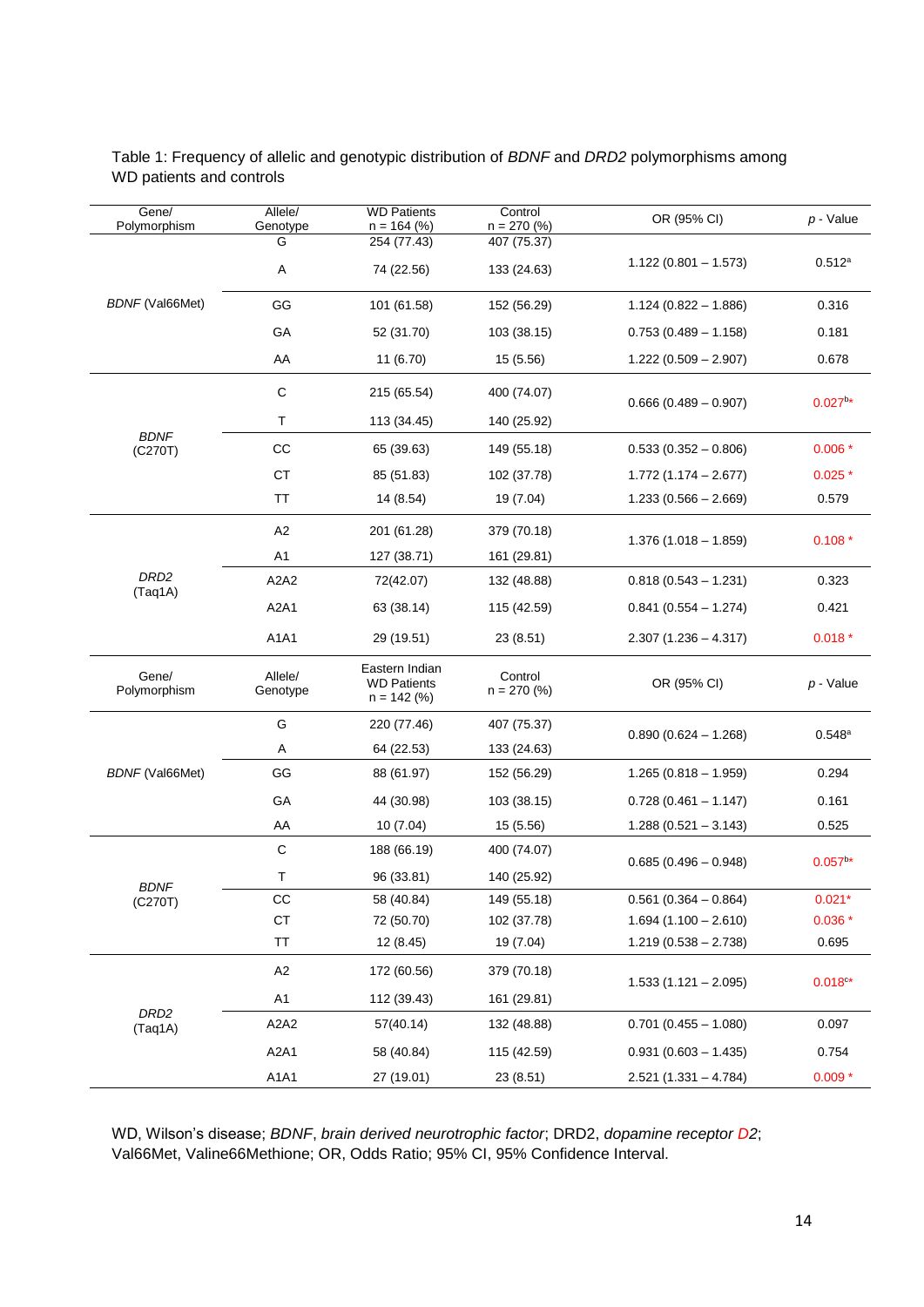- p Value < 0.05 considered statistically significant
- a, A vs G allele among WD patients and Controls for *BDNF* Val66Met
- b, Cvs T allele among WD patients and Controls for *BDNF* C270T
- c, A1 vs A2 allele among WD patients and Controls for *DRD2*TaqIA

\*Bonferroni adjusted  $p$  – values for multiple testing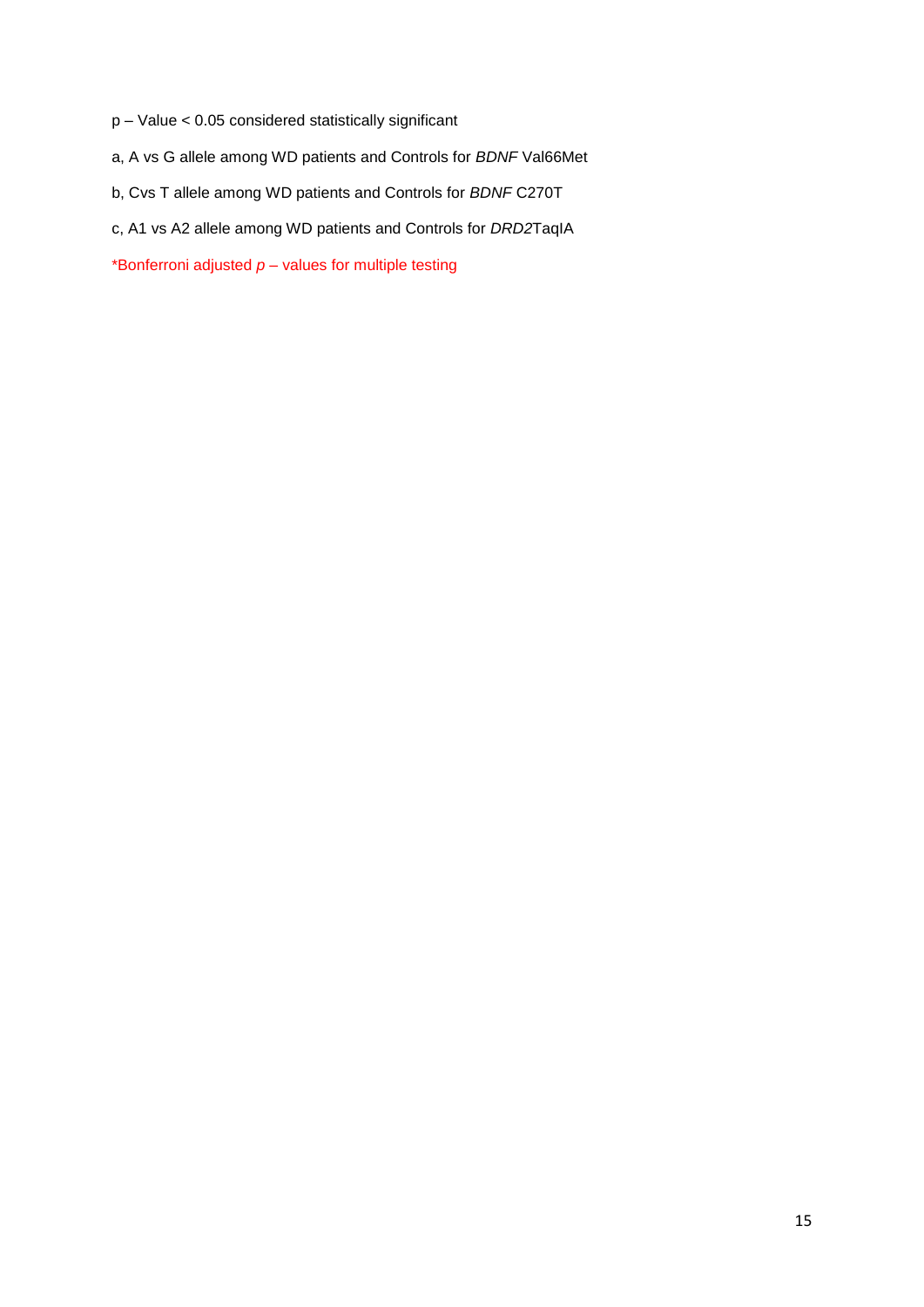Table 2: Frequency of Allelic and genotypic distribution of *BDNF Val66Met* polymorphism among WD patients with early  $(≤ 10 years)$  and late onset  $(≥ 10 years)$  of symptoms

|             |          |                          | Age of Onset                |                         |           |
|-------------|----------|--------------------------|-----------------------------|-------------------------|-----------|
| Gene        | Allele/  | <b>Early Onset</b>       | Late Onset                  | OR (95% CI)             | p - Value |
|             | Genotype | (≤ 10 years)<br>$n = 61$ | $($ > 10 years)<br>$n = 63$ |                         |           |
|             | G        | 86 (70.49)               | 111 (88.09)                 | $0.323(0.517 - 0.657)$  | $0.003**$ |
| <b>BDNF</b> |          | 36 (29.50)               | 15 (11.90)                  |                         |           |
| Val66Met    | GG       | 32 (46.37)               | 49 (77.77)                  | $0.315(0.134 - 0.734)$  | $0.012**$ |
|             | GA       | 22 (31.88)               | 13 (20.63)                  | $2.170(0.905 - 5.247)$  | 0.073     |
|             | AA       | 7(10.14)                 | 1(1.58)                     | $8.037(0.941 - 179.42)$ | $0.093**$ |

*BDNF*, *brain derived neurotrophic factor*; OR, Odds Ratio; CI, Confidence Interval, *p*– Value< 0.05 considered statistically significant.

\*\*Bonferroni adjusted  $p -$  values for multiple testing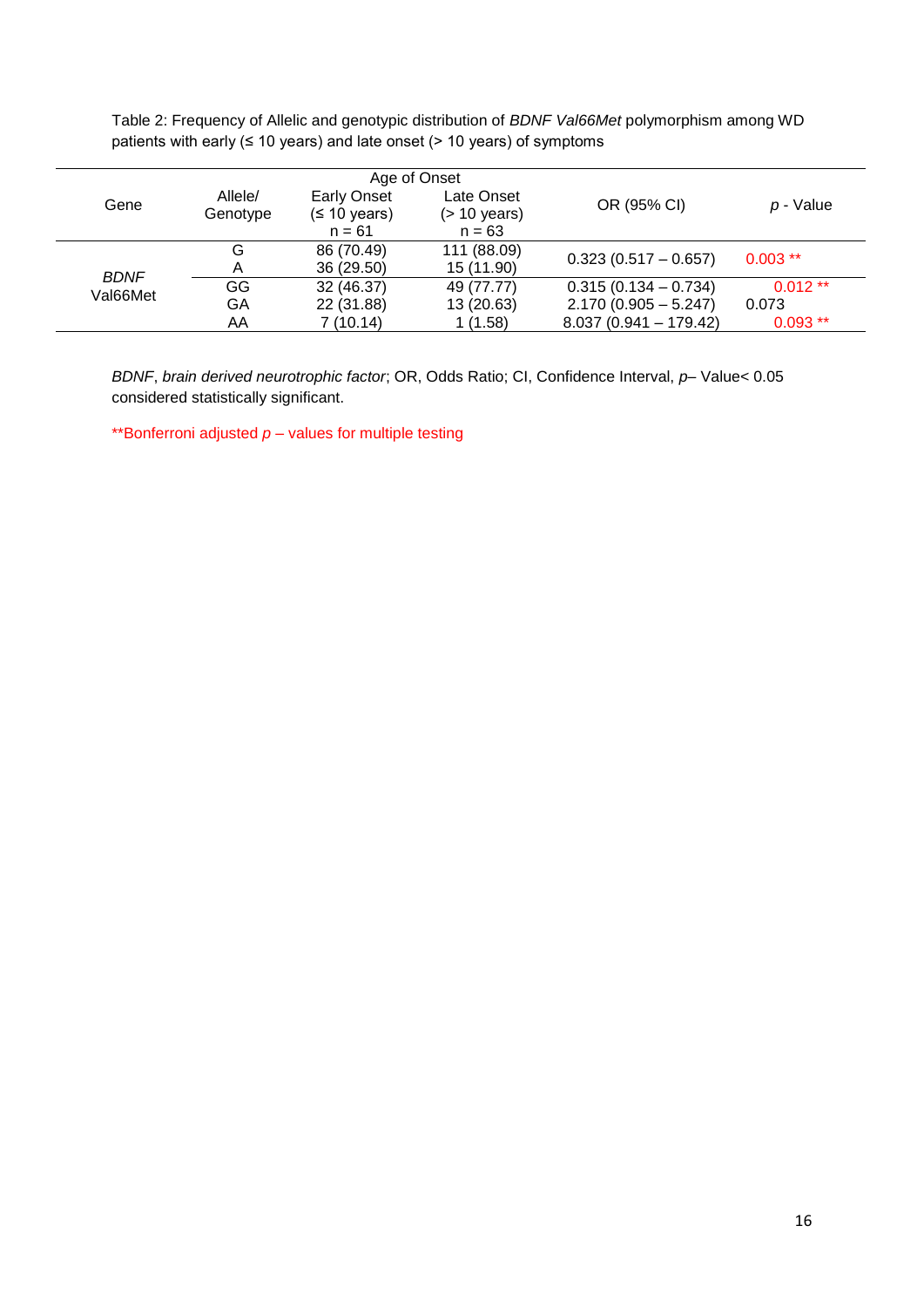| Gene/<br>Polymorphism | Allele/  |              | Rigidity     |                        |             |
|-----------------------|----------|--------------|--------------|------------------------|-------------|
|                       |          | Present      | Absent       | OR (95% CI)            | p - Value   |
|                       | Genotype | $n = 69 (%)$ | $n = 72$ (%) |                        |             |
|                       | A2       | 66 (47.83)   | 42 (29.16)   |                        |             |
|                       | A1       | 72 (52.17)   | 102 (70.83)  | $2.226(1.324 - 3.750)$ | $0.003$ *** |
| DRD2/Taq1A            | A2A2     | 24 (34.78)   | 38 (52.77)   | $0.477(0.228 - 0.992)$ | $0.126***$  |
|                       | A2A1     | 24 (34,78)   | 26 (36.11)   | $0.994(0.446 - 1.994)$ | 1.000       |
|                       | A1A1     | 21 (30.43)   | 8(11.11)     | $3.500(1.326 - 9.482)$ | $0.018***$  |

Table 3: Frequency of Allelic and genotypic distribution of *DRD2/ANKK1*Taq1A polymorphism among WD patients with and without rigidity

WD, Wilson's disease; OR, Odds Ratio; 95% CI, Confidence Interval; *DRD2*, dopamine receptor D2

p – Value < 0.05 considered statistically significant

\*\*\*Bonferroni adjusted  $p -$  values for multiple testing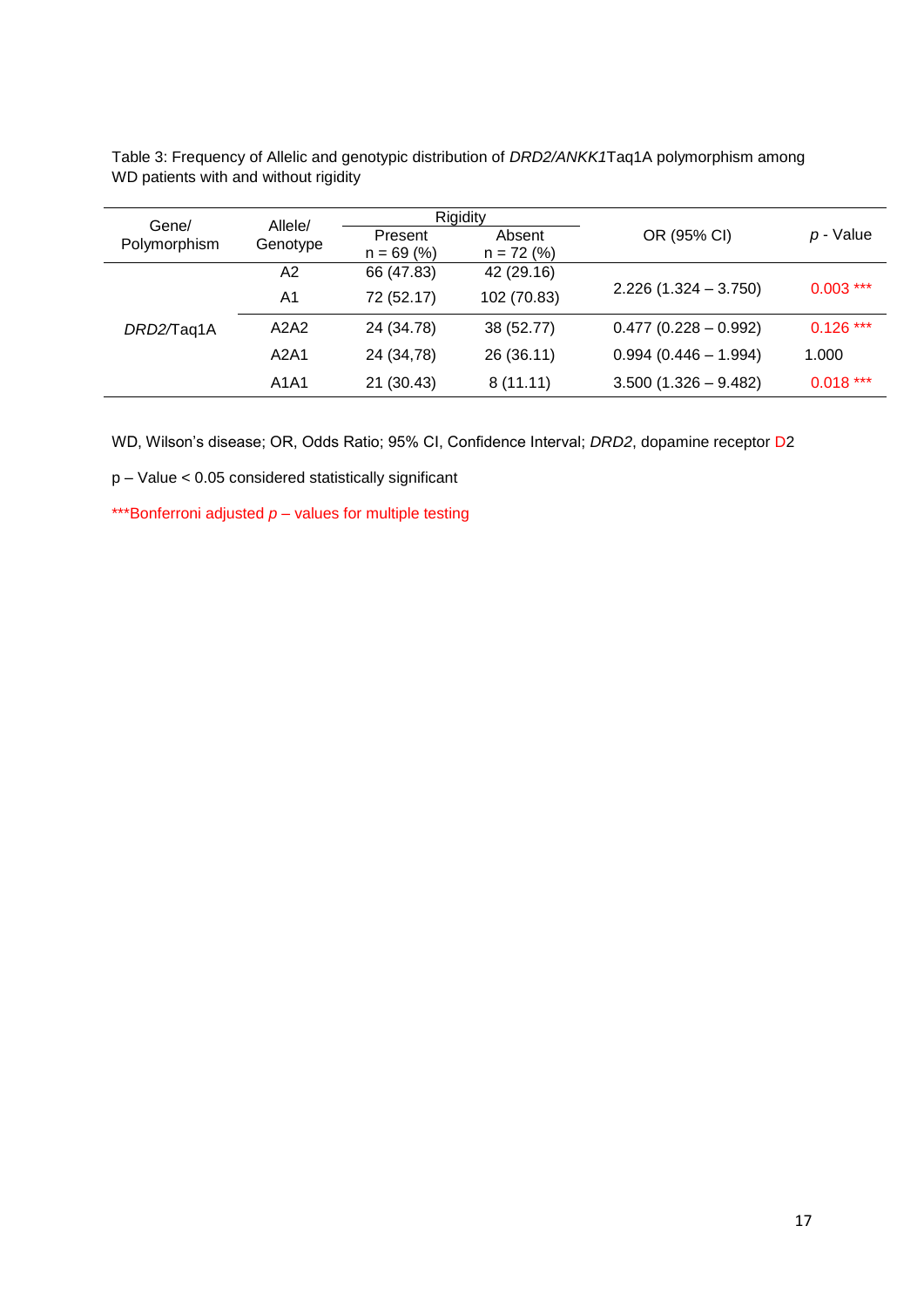| Independent<br>Variables | Model     | Genotype          | p – Value | OR (95% CI)               |
|--------------------------|-----------|-------------------|-----------|---------------------------|
|                          | Additive  | GG vs GA vs AA    | 0.002     | $0.3530(0.1817 - 0.6858)$ |
| <b>BDNF</b><br>Val66Met  | Dominant  | $GG + GA$ vs AA   | 0.054     | $0.1244(0.0148 - 1.0437)$ |
|                          | Recessive | $GG$ vs $GA + AA$ | 0.003     | $0.3153(0.1448 - 0.6864)$ |

Table 4: Logistic regression analysis of independent variable to age of onset for WD patients

*BDNF*, *brain derived neurotrophic factor*; OR, Odds Ratio; CI, Confidence Interval

*p* – Value < 0.05 considered statistically significant.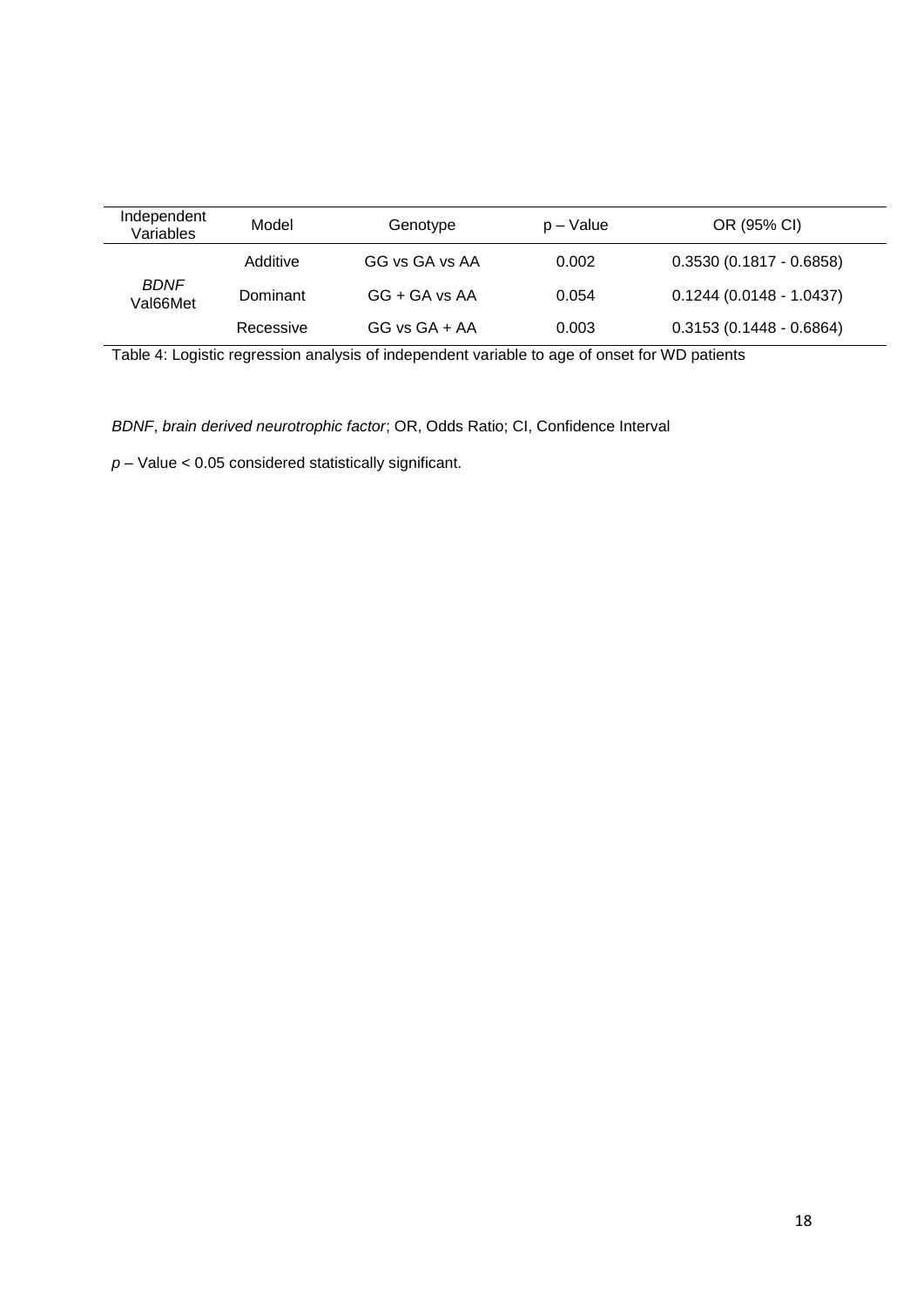| Independent<br>Variables  | Model     | Genotype          | $p - Value$ | OR (95% CI)               |
|---------------------------|-----------|-------------------|-------------|---------------------------|
| DRD <sub>2</sub><br>Taq1A | Additive  | GG vs GA vs AA    | 0.029       | $1.6245(1.0508 - 2.5115)$ |
|                           | Dominant  | $GA + AA$ vs $GG$ | 0.094       | 1.7736 (0.9008 - 3.4922)  |
|                           | Recessive | AA vs $GA + GG$   | 0.0307      | 2.4261 (1.0668 - 5.5178)  |

Table 5: Logistic regression analysis of independent variable to rigidity for WD patients

*DRD2*, *Dopamine Receptor D2*; OR, Odds Ratio; CI, Confidence Interval

*p* – Value < 0.05 considered statistically significant.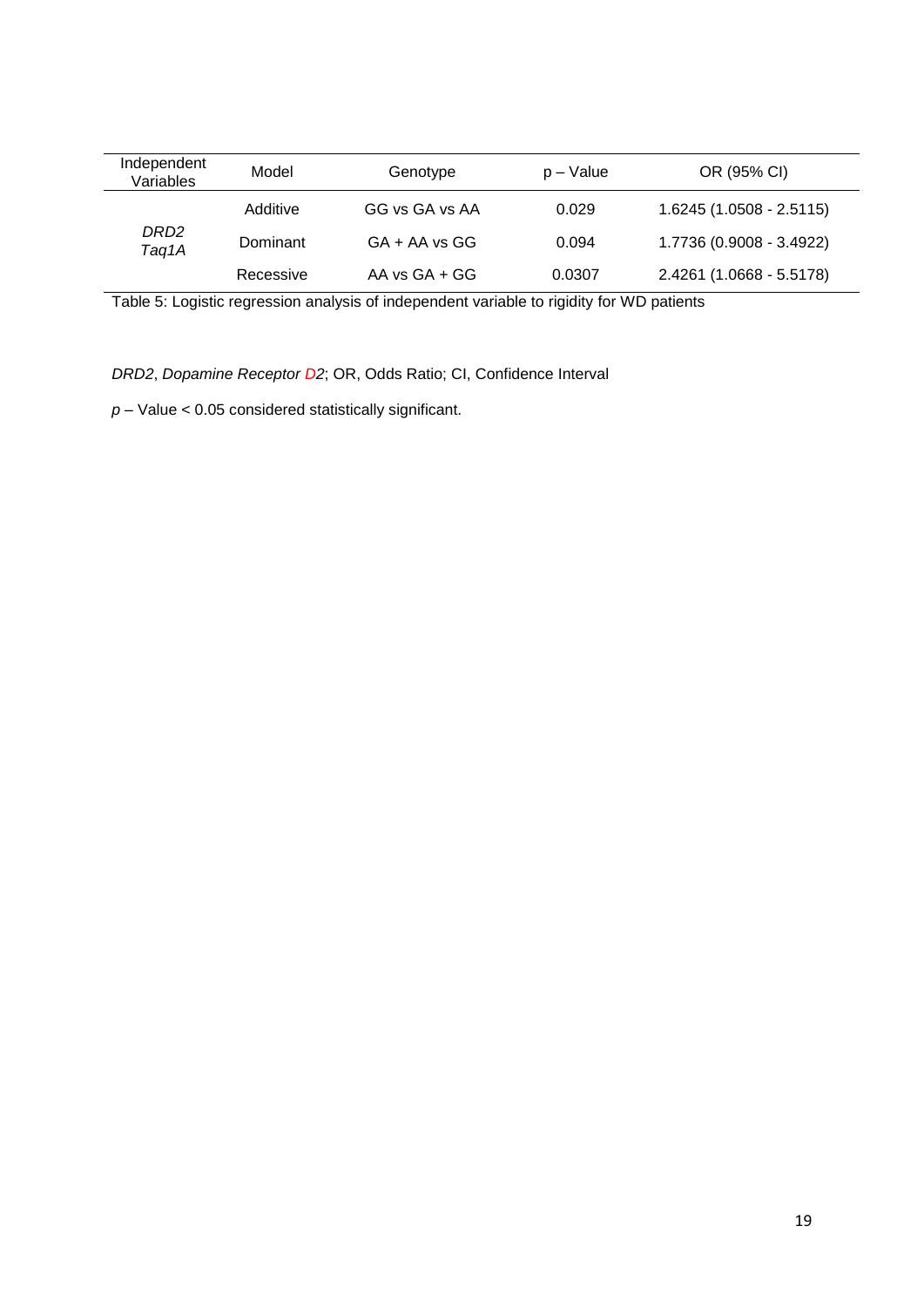| Gene             | Polymorphisms               | Amplicon<br>length                                                                                   | <b>Primer Sequences</b>                                                                      | <b>PCR</b> conditions                                     | Restriction<br>Enzymes | Digestion patterns                 |
|------------------|-----------------------------|------------------------------------------------------------------------------------------------------|----------------------------------------------------------------------------------------------|-----------------------------------------------------------|------------------------|------------------------------------|
| <b>BDNF</b>      | rs 6265/ G196A/<br>Val66Met | Forward Primer:<br>5' AAACATCCGAGGACAAGGT3'<br>615 bp<br>Reverse Primer:<br>5'GCCAGCCAATTCTCTTTTTG3' |                                                                                              | 56 °C (30'-30'-<br>30 <sup>'</sup> ) X 35<br>cycles       | PmI I                  | $G = 490 + 125$ bp<br>$A = 615$ bp |
|                  | rs 56164415/ C270T          | 313 bp                                                                                               | Forward Primer:<br>5' GGGGGCTTTAATGAGACACC 3'<br>Reverse Primer:<br>5' GGAGAAAACTCCCCAAGAG3' | 54 °C (30'-30'-<br>30') X 35<br>cycles                    | Hpy188III              | $C = 313$ bp<br>$T = 189 + 124$ bp |
| DRD <sub>2</sub> | rs1800497/Taq1A             | 338 bp                                                                                               | Forward Primer:<br>5'GAGGAGCACCTTCCTGAGTG 3'<br>Reverse Primer:<br>5' CTGGGATTACAGACGTGAG3'  | $66^{\circ}$ - 56 $^{\circ}$ C<br>touchdown; 35<br>cycles | Taq I                  | $G = 132 + 206$ bp<br>$A = 338$ bp |

Supplementary Table 1: PCR and RFLP conditions for selected polymorphisms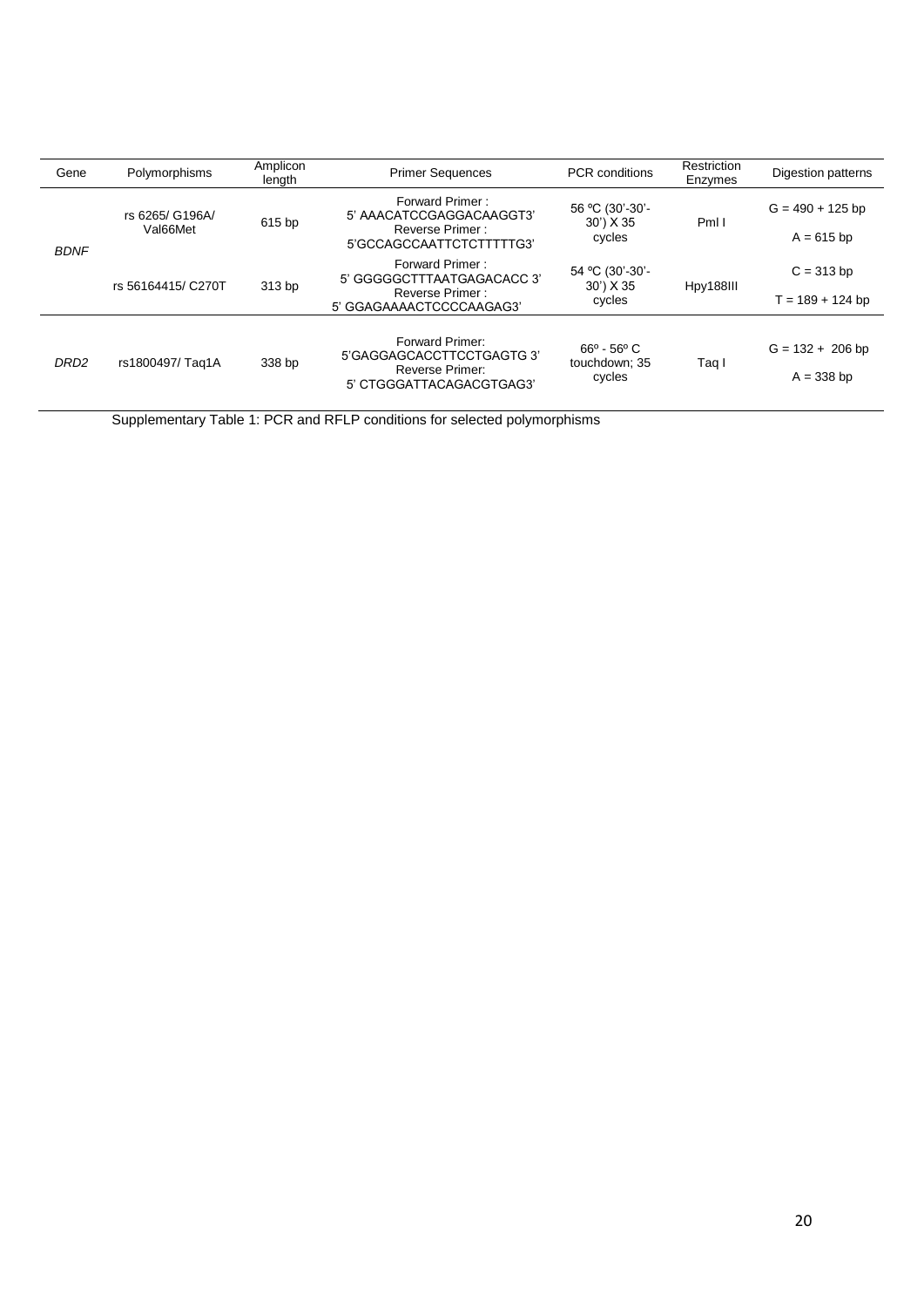Supplementary Table 2: Frequency of Allelic and genotypic distribution of *DRD2/ANKK1* Taq1A polymorphism among WD patients with rigidity and WD patients without rigidity along with the healthy controls.

| Gene/        | Allele/  | Rigidity     |               |                        |             |
|--------------|----------|--------------|---------------|------------------------|-------------|
| Polymorphism | Genotype | Present      | Absent        | OR (95% CI)            | p - Value   |
|              |          | $n = 69 (%)$ | $n = 342$ (%) |                        |             |
| DRD2/Taq1A   | А2       | 66 (47.83)   | 421 (61.54)   |                        |             |
|              | A1       | 72 (52.17)   | 263 (38.45)   | $1.746(1.189 - 2.565)$ | $0.009*$    |
|              | A2A2     | 24 (34.78)   | 170 (49.70)   | $0.540(0.304 - 0.955)$ | $0.075*$    |
|              | A2A1     | 24 (34,78)   | 141 (41.22)   | $0.760(0.427 - 1.347)$ | 0.348       |
|              | A1A1     | 21 (30.43)   | 31 (9.06)     | $4.389(2.225 - 8.645)$ | $0.000003*$ |

WD, Wilson's disease; OR, Odds Ratio; CI, Confidence Interval; *DRD2*, *dopamine receptor* D2

¥Bonferroni adjusted *p*- values for multiple testing.